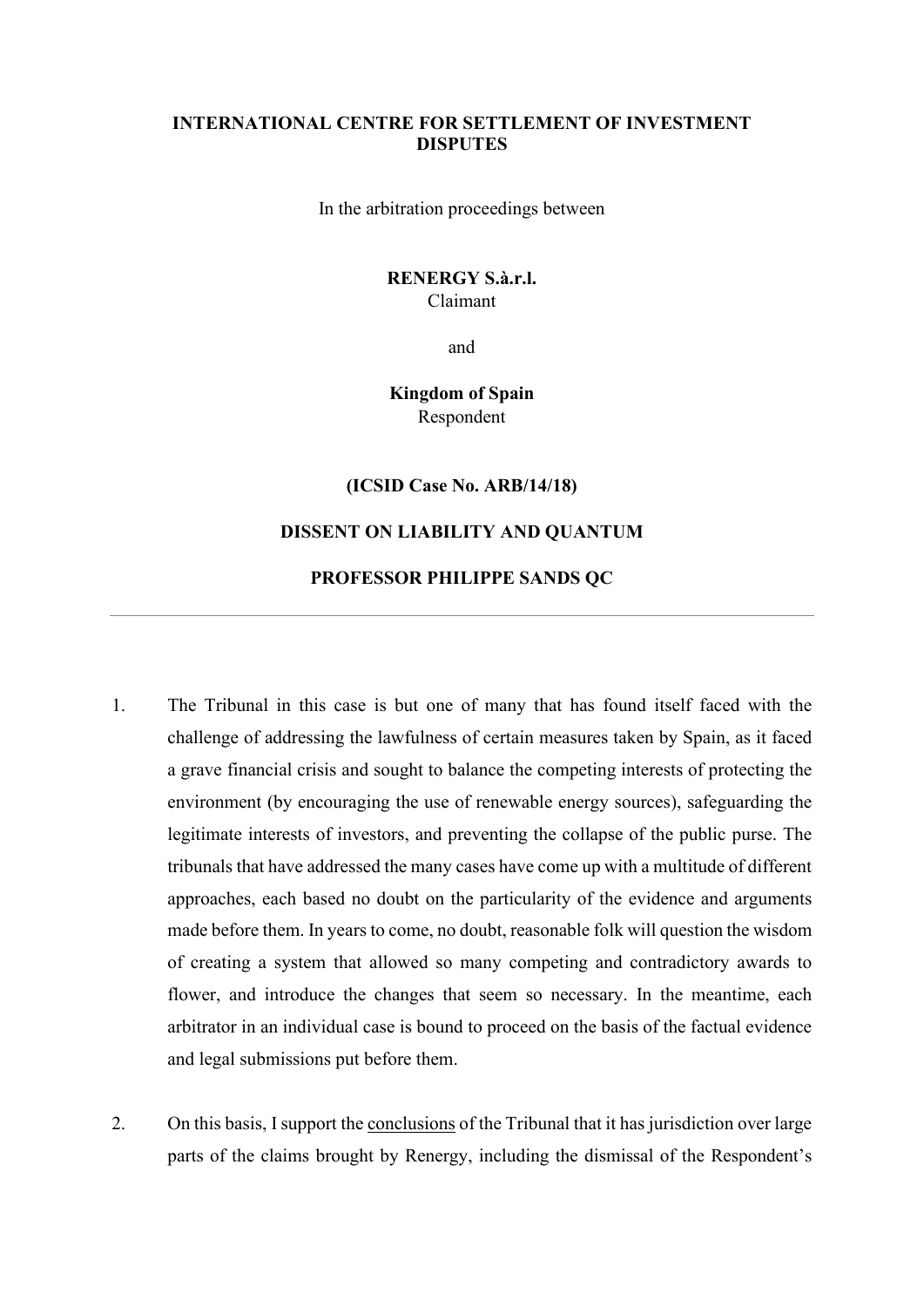intra-EU jurisdictional objection (Award, paras. 325-361), although not necessarily all of the reasons upon which those conclusions are reached (including in relation to the issue of applicable law, in which I find clearer and more persuasive the reasoning set forth in the Award in *Eurus Energy v Spain*).<sup>[1](#page-1-0)</sup> I also support the conclusion that the Tribunal does not have jurisdiction with respect to the Tax on the Value of the Production of Electrical Energy (TVPEE) (Award, paras. 466-496).

- 3. I regret, however, that I am not able to agree with the Majority's conclusion that there has been a breach of the obligation to provide stable, fair and equitable treatment, as provided by Article 10(1) of the Energy Charter Treaty ('ECT').
- 4. Like many tribunals before it, the Majority has analysed the question of regulatory stability under the ECT (the 'ECT stability obligation') within the framework of a legitimate expectations inquiry. As set out below, and on the basis of the submissions and evidence in this case, my conclusion is that the Majority has misapplied the law on legitimate expectations and has fallen into error in finding that the Respondent has breached Art 10(1) ECT on this basis.
- 5. By way of context, I consider that it is misconceived for the Majority, in exploring the ECT stability obligation, to have located its analysis solely within the framework of legitimate expectations. Having reviewed the relevant awards, I conclude that the ECT stability obligation is related to the broader FET standard but that it is distinct from the doctrine of legitimate expectations. In other words, the FET standard as articulated in Art 10(1) ECT encompasses a stability obligation which is not present in (and accordingly differs from) the traditional formulations of the FET standard which do not contain a reference to stability. For the reasons set out below, on the basis of the evidence before the Tribunal I conclude that there has been no breach of the ECT stability obligation in the present case.

<span id="page-1-0"></span><sup>&</sup>lt;sup>1</sup> ICSID Case No. ARB/16/4, Decision on Jurisdiction and Liability, 17 March 2021 (James Crawford, Oscar Garibaldi, Andrea Giardina), Paras. 232-236.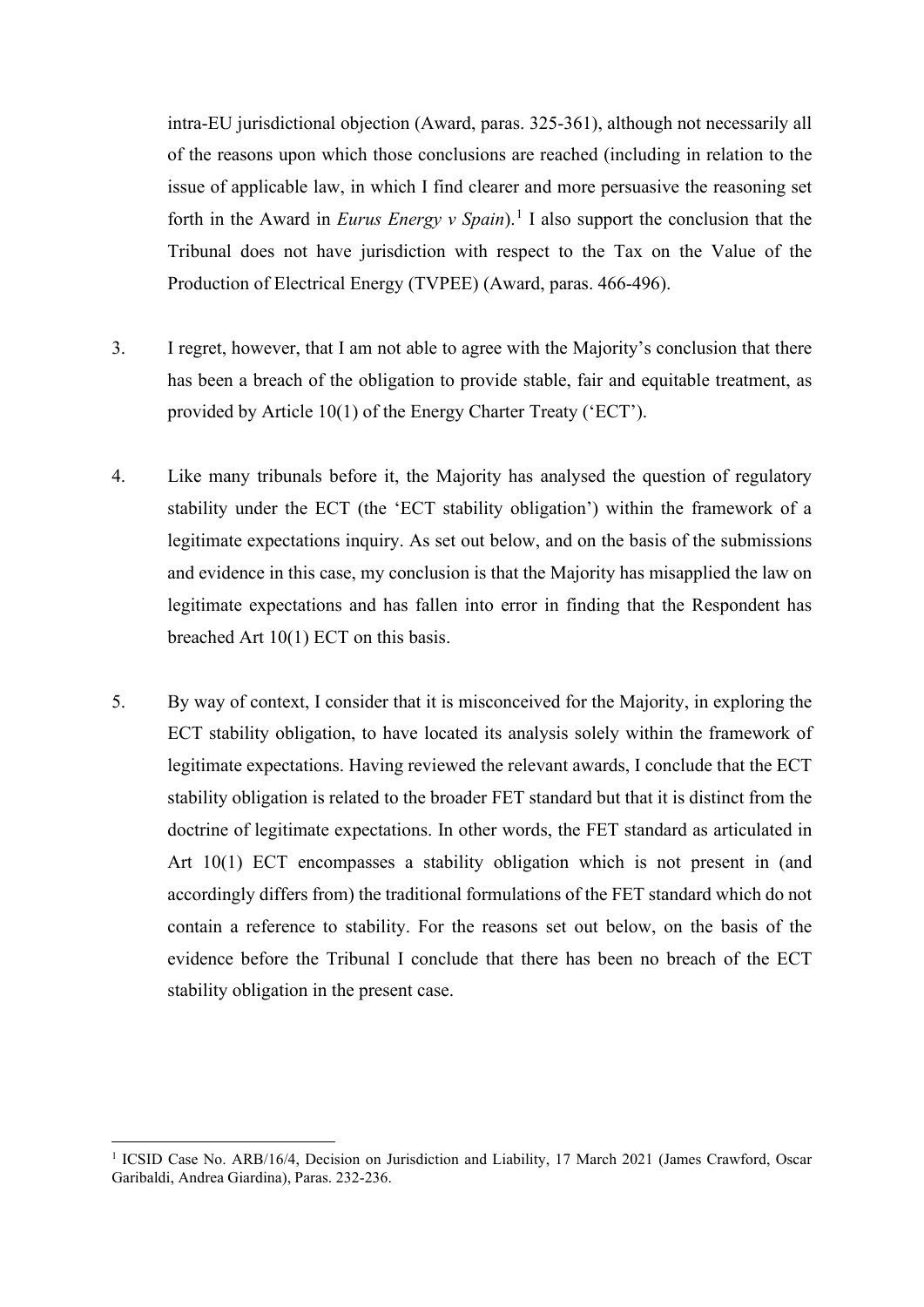## Legitimate Expectations

6. I agree with the Majority that tribunals have generally found that three elements must be established if a legitimate expectations claim is to be successful, namely there must be evidence of:

> (1) behaviour on the part of the respondent which gave rise to legitimate expectations on the part of the claimant;

- (2) reliance by the claimant on those expectations; and
- (3) subsequent behaviour by or attributed to the respondent which has the effect of frustrating the claimant's expectations.

In relation to (1) it is important to recognise that in order for the claimant's expectation to be legitimate, it must be one which would be shared by a reasonable or prudent investor. It is not enough for a claimant to simply point to its own subjective expectations. It is now axiomatic that investment treaties do not operate as an insurance system which protects any and all hopes which investors may have.<sup>[2](#page-2-0)</sup>

# *Behaviour of the Respondent*

7. The Majority's analysis of the Claimant's legitimate expectations claim is divided into two elements. First, the Majority deals with the argument that the Claimant had an expectation based on legislative enactments and other statements that certain aspects of the regulatory framework would not change (the 'absolute stability expectation'). I agree with the Majority that the Claimant's expectation in this regard may not be characterised as reasonable, so that this element of its claim must fail.

<span id="page-2-0"></span><sup>2</sup> *MTD Equity Sdn. And MTD Chile S.A. v Republic of Chile*, ICSID Case No. ARB/01/7, Annulment Proceeding, 21 March 2007 para 67; *Mobil Investments Canada Inc and Murphy Oil Corporation v Government of Canada (I)*, ICSID Case No. ARB(AF)/07/4, 22 May 2012, Decision on Liability and on Principles of Quantum, para 153; *HydroEnergy 1 and Hyrdroxana Sweden v Spain*, ICSID Case No. ARB/15/42, Decision on Jurisdiction, Liability and Directions on Quantum, 9 March 2020, para 584.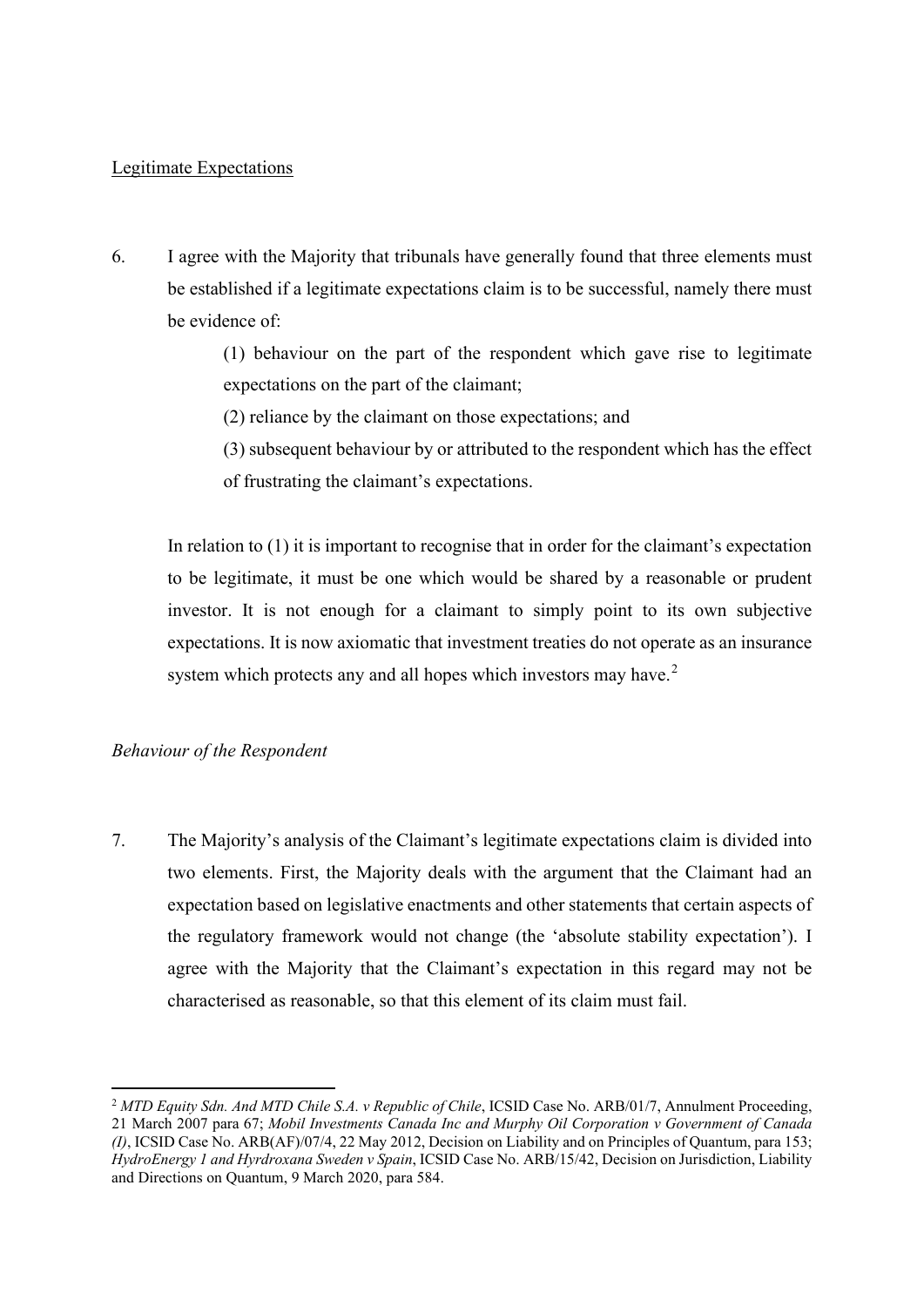- 8. Second, the Majority considers the ECT stability obligation, finding that it could be characterised as giving rise to a legitimate expectation on the part of the Claimant that a situation of 'relative stability' would pertain. The Majority finds, on the facts and evidence on the record, that the Respondent's obligation to fulfil this expectation has been breached. I find the analysis of this issue to raise concerns, and to be unpersuasive, for two reasons in particular.
- 9. The first reason relates to the source of the Claimant's expectation. Normally, tribunals assessing a legitimate expectations claim consider whether the host state has made specific assurances or commitments relating to the regulatory framework. Such assurances or commitments can come in any form, but they almost always relate to a particular legislative enactment or course of conduct. They are limited, and not general in nature. In relation to expectation of relative stability, however, the Majority finds the source of the expectation to be the reference to stability in the first sentence of Art 10(1) ECT. This is a general commitment not tied to a specific measure or action. As will be explored further below, in my view this factor means that it is more persuasive to interpret the ECT stability obligation outside of the framework of legitimate expectations.
- 10. Moreover, even if the Majority's approach is correct that the analysis of the ECT stability obligation is to be interpreted and applied in connection with considerations of legitimate expectations – its analysis of the Respondent's behaviour is flawed for a second reason. As noted above, the only expectations which are protected under the ECT (and other investment treaties) are those which are objectively 'reasonable' and would therefore be shared by a 'prudent' investor. A tribunal must therefore carry out an objective assessment of an investor's expectations and not merely accept them as being protected under the treaty. Despite acknowledging this (Award, para. 638) and carrying out such an assessment in its analysis of the absolute stability expectation (Award, para. 660-679), the Majority makes no mention of the requirement when considering nature, scope or effect of the relative stability expectation. Nor does the Majority consider the impact which the Claimant's total failure – on the basis of the evidence before the Tribunal - to have conducted any materially meaningful legal or financial due diligence prior to making its investment might have. Moreover, it is not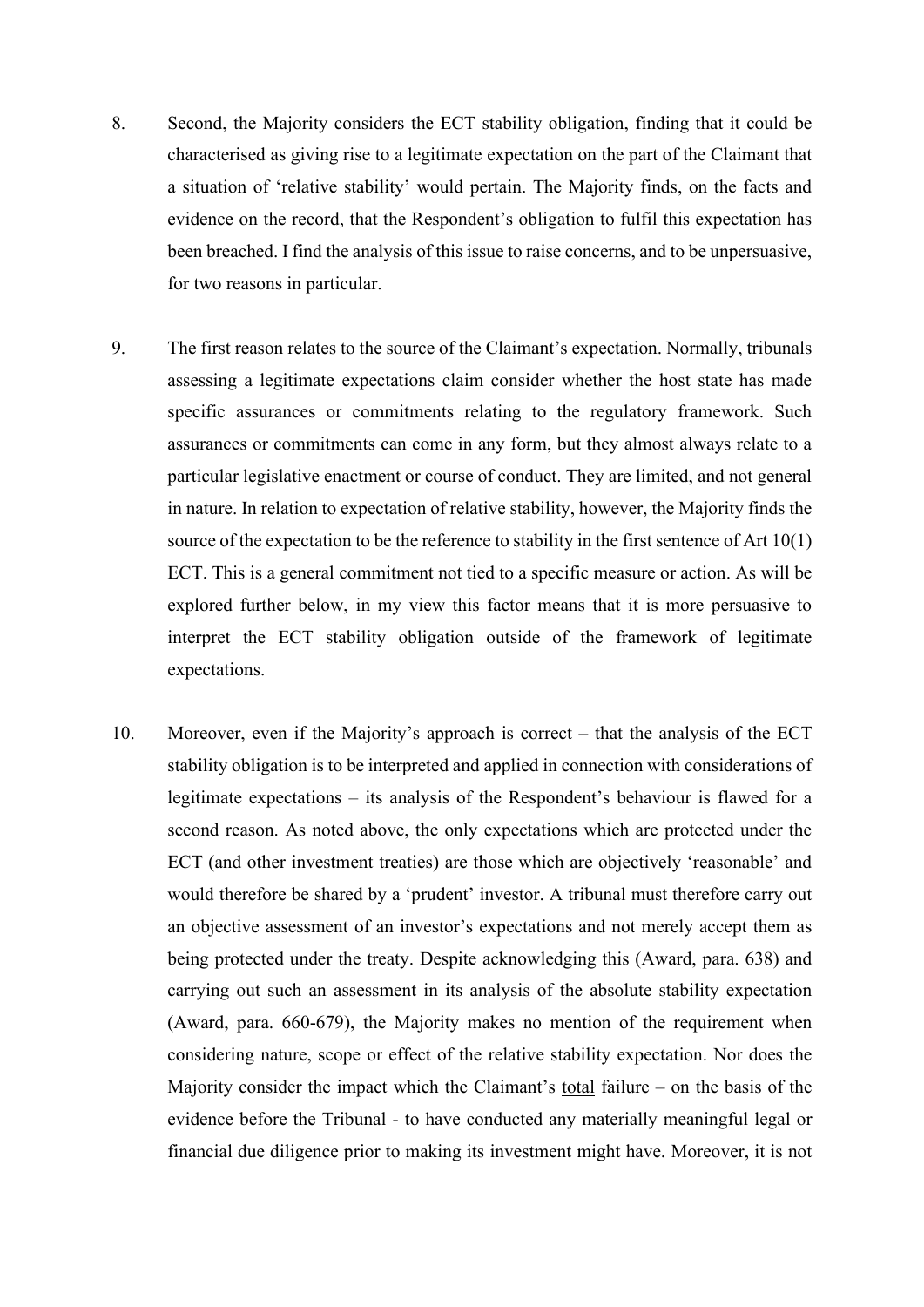for a tribunal to concoct an expectation on the part of an investor in the absence of any clear evidence before it as to what exactly that expectation may be.

- 11. In this regard, one would have expected the Tribunal to have had before it evidence of a legal due diligence in relation to the risk of regulatory change, having regard to a series of judgments of the Spanish Supreme Court (see Award, para. 164-186) which made it crystal clear that, as a matter of Spanish law, the investor could have no expectation of a right of stability in relation to its investment: these judgments, all available publicly and available to the Claimant's advisers, put the investor on notice that changes had already occurred, and might do so again in the future, without a right of recourse under Spanish law. One might have also expected the Tribunal to have had some evidence before it of a financial or economic due diligence, exploring the consequences that different possible changes in the rate of return might have for the long term viability (and profitability) of the investment. There was no such evidence. On the basis of the record before the Tribunal, despite the significant investment that seems to have been made, the Claimant's due diligence appears to have been less extensive than that which may have been carried out by a farmer purchasing a modest plot of land in Devon. Given the identity of the legal, financial and economic advisers it had available to it, this gives rise to the suspicion that either (a) a decision was taken not to obtain such legal, financial or economic due diligence, or (b) such legal, financial or economic diligence was obtained but not shared with the Tribunal (a fact which would allow the inference that the advice(s) would not have been helpful to the Claimant's case).
- 12. Despite seeking to deal with the issue of what it refers to as absolute and relative stability under legitimate expectations, the Majority's analysis of the latter is entirely different to that of the former. The Majority offers no explanation as to why the factors which led the Majority to conclude there was no legitimate expectation of absolute stability might not also be relevant to the question of relative stability – it is not immediately apparent what plausible explanation can be offered. In my view it is unarguable that, if conceived of as a question of legitimate expectations, the factors which led the Majority to reject the claim relating to an expectation of absolute stability ought to be equally relevant to the claim of an expectation of relative stability. The latter expectation should consequently be considered to be unreasonable for the same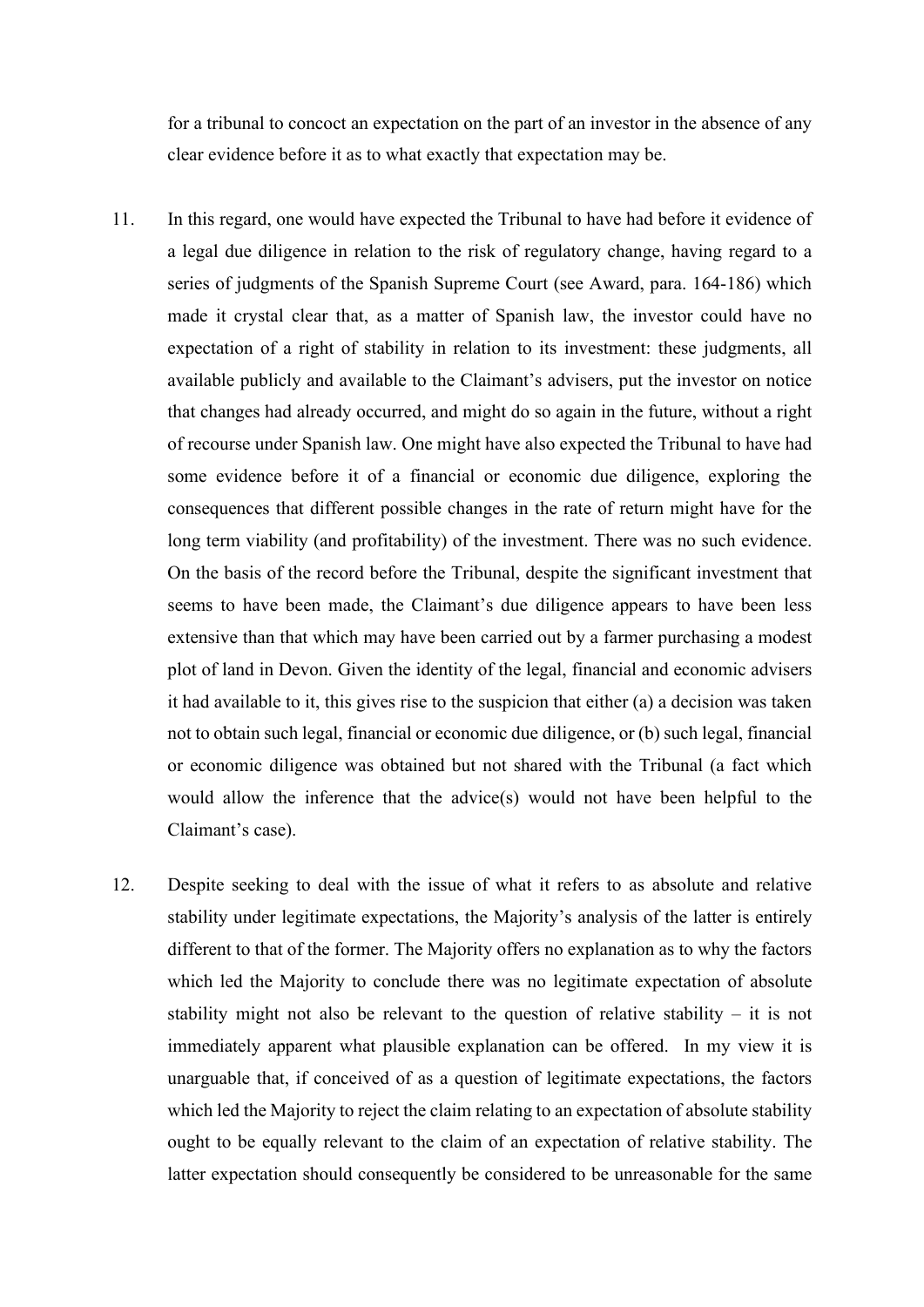(or analogous) reasons. By proceeding as it has, the effect of the Majority's approach is to eliminate the reasonableness requirement; this approach falls foul of the principle that it is not the function of an arbitral tribunal to allow a claimant to make use of an investment treaty as a form of insurance policy, one which allows their hopes and expectations to be recompensed no matter how (a) unrealistic, or (b) unsupported by any evidence of an exercise in due diligence. Insofar as the Majority seeks to analyse the issue under the doctrine of legitimate expectations, the reasonableness requirement appears indispensable. The Majority sets a dangerous precedent by suggesting otherwise, or doing so without offering any reasoning. In this way, the Award offers an impression of arbitral legislation.

### *Reliance*

13. As noted by the tribunal in *Micula v Romania*, "[i]t goes without saying that [the treaty] only protects investments made in reliance on legitimate expectations".<sup>[3](#page-5-0)</sup> The reliance requirement serves the important function of demonstrating that a claimant's loss was actually caused by the failure of a host state to honour commitments or assurances that have been made, and on which there is evidence that the investor has placed reliance. To ignore the requirement of evidence of reliance would lead to the unfortunate situation in which a claimant would be able to claim financial compensation in respect of one or more commitments which had not been shown to have had a direct bearing on the decision making process, and so did not (in a situation in which the commitment or assurance was withdrawn) actually cause any loss. It is for this reason that numerous tribunals have ruled that a claimant's failure to prove reliance will defeat a legitimate expectations claim.<sup>[4](#page-5-1)</sup> There is some debate as to whether the claimant has to show mere

<span id="page-5-0"></span><sup>3</sup> *Micula v Romania*, ICSID Case No. ARB/05/20, Award, 11 December 2013, para 722 (Arbs. Laurent Lévy, Stanimir A. Alexandrov, Georges Abi-Saab).

<span id="page-5-1"></span><sup>4</sup> *Mohammad Ammar Al-Bahloul v Republic of Tajikistan*, SCC Case No. V (064/2008), Partial Award on Jurisdiction and Liability, 2 September 2009, para 210 (Arbs. Jeffrey M. Hertzfeld, Richard Happ, Ivan Zykin); *AWG Group v The Argentine Republic*, ICSID Case No. ARB/03/19, Decision on Liability, 30 July 2010, para 226 (Arbs. Jeswald W. Salacuse, Gabrielle Kaufmann-Kohler, Pedro Nikken); *Micula v Romania*, ICSID Case No. ARB/05/20, Award, 11 December 2013, para 668 (Arbs. Laurent Lévy, Stanimir A. Alexandrov, Georges Abi-Saab); *Peter A. Allard v The Government of Barbados*, PCA Case No. 2012-06, Award, 26 June 2016, paras 217-226 (Arbs. Gavan Griffith, Andrew Newcombe, W. Michael Reisman); *RWE Innogy GMBH and RWE Innogy Aersa S.A.U. v Kingdom of Spain*, ICSID Case No. ARB/14/34, Decision on Jurisdiction, Liability, and Certain Issues of Quantum, paras 494-506 (Arbs. Anna Joubin-Bret, Judd L. Kessler, Samuel Wordsworth)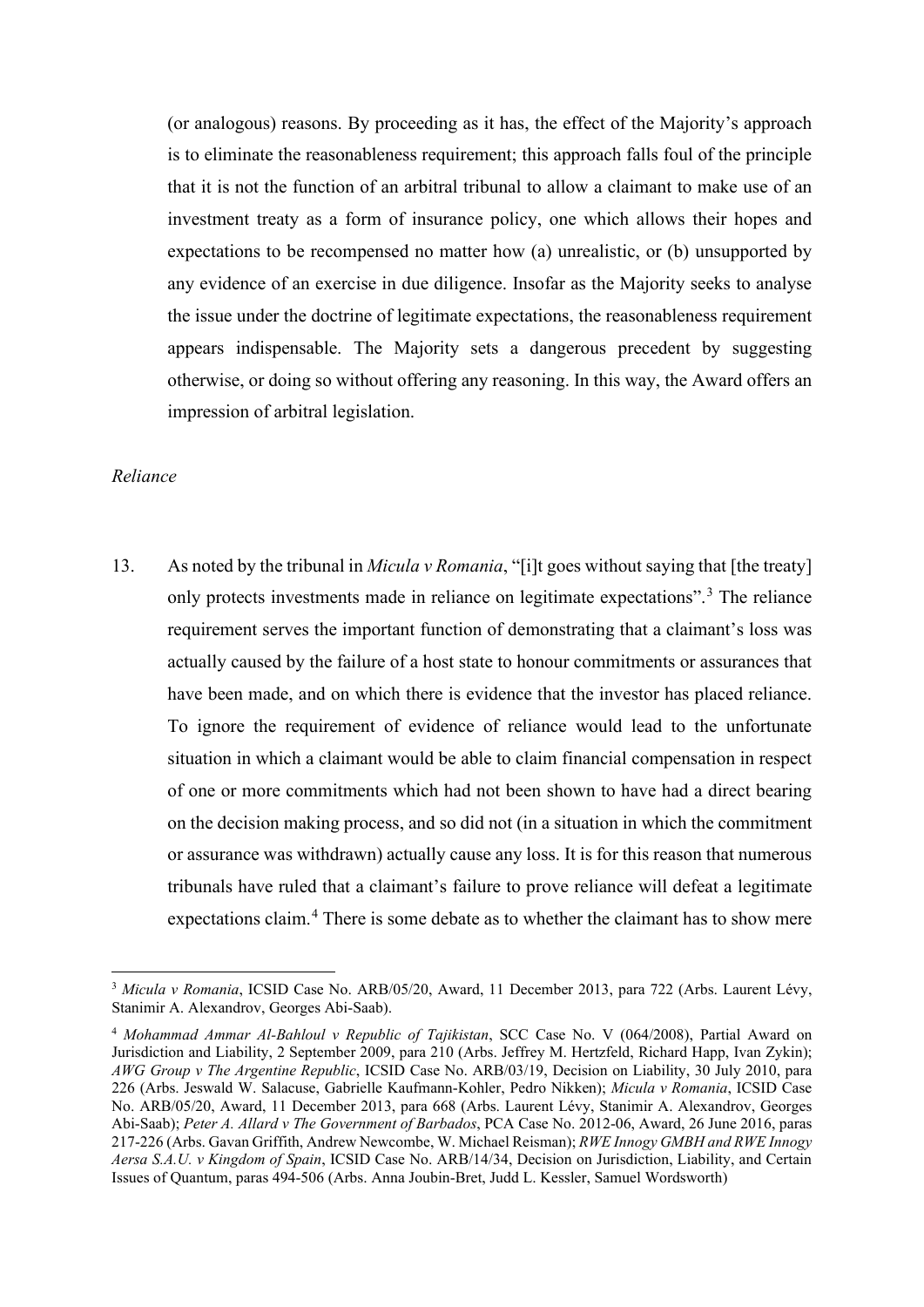reliance or detrimental reliance,<sup>[5](#page-6-0)</sup> but that issue is not one which this Tribunal needs to resolve.

- 14. In its analysis of the reliance requirement, the Majority firstly asserts that a particularly "low" evidential burden is appropriate in claims concerning a breach of the "Relative Stability" obligation.<sup>[6](#page-6-1)</sup> It then states that the burden is satisfied if, at the time of investing, a claimant is aware of the essential elements of a regulatory regime, and if that regime had an impact on the profitability of the investment.<sup>[7](#page-6-2)</sup> The formulation chosen by the Majority pays lip-service to the reliance requirement, but the effect of the path taken is to render the requirement a dead letter. Rather than requiring clear evidence to show that the Claimant relied on the existence of the regulatory regime, such as in the form of a due diligence exercise, the Majority treats knowledge of a regulatory regime as equivalent to reliance on it. In the present case, as the Majority accepts by its silence and failure to address the evidence, there is no evidence. The approach taken gives the Claimant the benefit of the doubt and assumes that the reliance requirement has been satisfied (and is credible) in the absence of 'any special circumstances indicating otherwise'.[8](#page-6-3) This has the effect of reversing the burden of proof and placing on a respondent the onerous obligation of proving 'special circumstances' (whatever they may be: the Majority offers no assistance whatsoever on this point).
- 15. The linchpin of the Majority's analysis appears to be the statement that "the making of the investment itself usually implies reliance".[9](#page-6-4) This is 'presumed reliance' by another name, an approach that seems to dispense with the well-established requirement that a

<span id="page-6-0"></span><sup>5</sup> For authorities suggesting detrimental reliance is required see *International Thunderbird Gaming Corporation v The United Mexican States*, UNCITRAL, Award, 26 January 2006, para 147 (Arbs. Albert Jan van den Berg, Agustín Portal Ariosa, Thomas W. Wälde); *AWG Group v The Argentine Republic*, ICSID Case No. ARB/03/19, Decision on Liability, 30 July 2010, para 226 (Arbs. Jeswald W. Salacuse, Gabrielle Kaufmann-Kohler, Pedro Nikken). For authorities suggesting that mere or reasonable reliance is sufficient see *Waste Management Inc v The United Mexican States*, ICSID Case No. ARB(AF)/00/3, Award, 30 April 2004, para 98 (Arbs. James Crawford, Benjamin R. Civiletti, Eduardo Magallon Gomez); *EDF Services Limited v Romania*, ICSID Case No. ARB/05/13, Award, 8 October 2009, para 216 (Arbs. Piero Bernardini, Arthur W. Rovine, Yves Derains).

<span id="page-6-1"></span><sup>6</sup> Majority's Award para 701.

<span id="page-6-2"></span><sup>7</sup> Majority's Award para 701.

<span id="page-6-3"></span><sup>8</sup> Majority's Award, para 702.

<span id="page-6-4"></span><sup>9</sup> Majority's Award, para 698.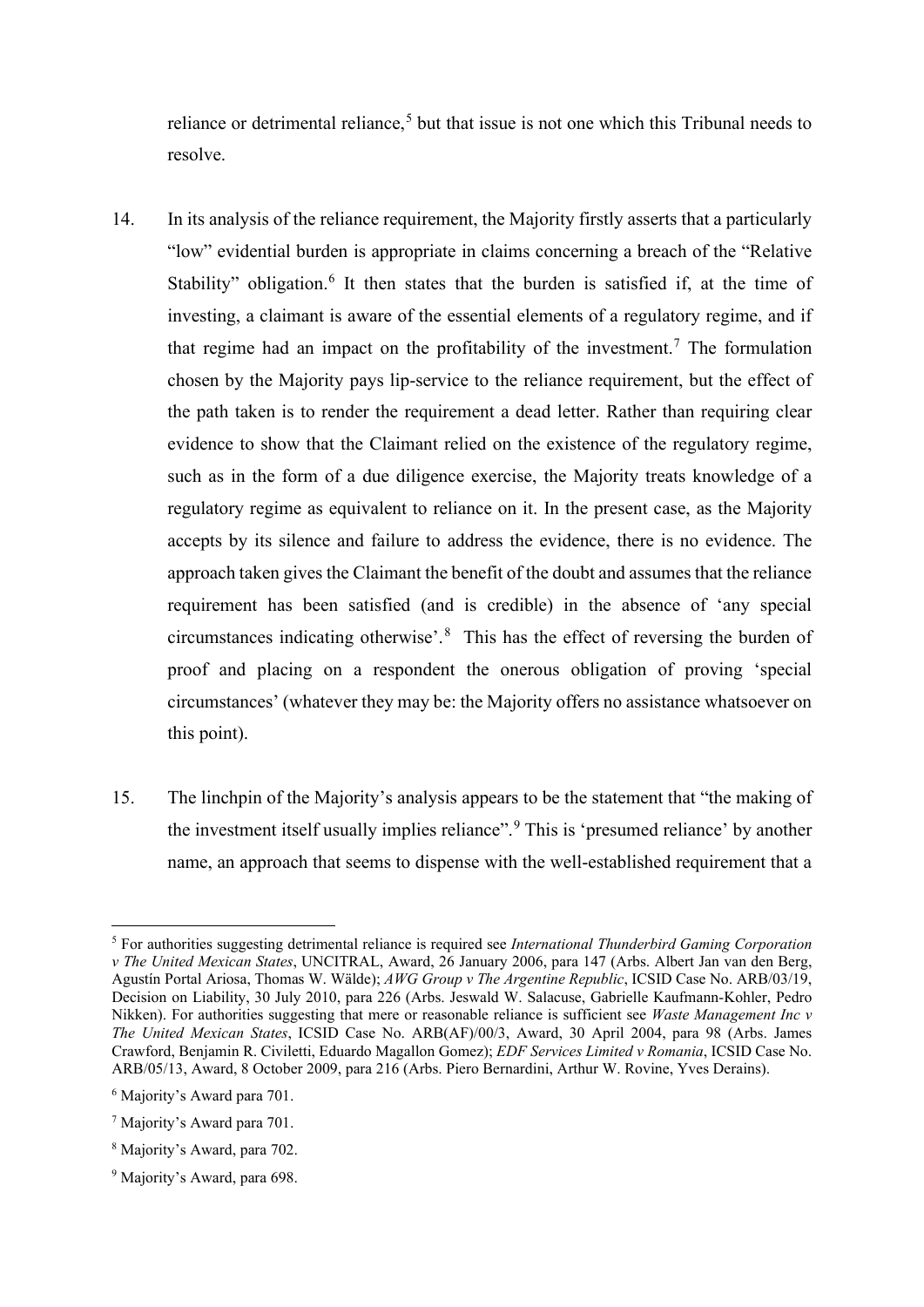claimant must show 'actual reliance'. However this is entirely a creation of the Majority; it has not cited a single authority which supports this proposition, and I am aware of none. If taken to its logical conclusion, this proposition would treat the mere existence of an investment as offering conclusive evidence that a claimant has relied on the continued existence of a regulatory regime. This approach has the effect of opening the door to claimants recovering damages on the basis of regulatory changes without any evidence that the regulatory arrangements at the time of the investment had any bearing whatsoever on their decision to invest in the host State. Even if there is a close relationship between the making of an investment and reliance in many cases, I do not see how this justifies an approach which excuses a claimant from producing any evidence on the issue. If the Claimant in this case did rely on the continued existence of the regulatory regime in this case, why has it been unable to provide the arbitrators with even a shred of evidence of having done so?

16. To support its position the Majority has relied primarily on two arguments. First, it has referred to the principle that a claimant has an expectation that states "will not act unreasonably, contrary to the public interest or in a disproportionate manner".<sup>[10](#page-7-0)</sup> For reasons I will address below, I have serious doubts as to the relevance of this principle to the legitimate expectations inquiry, but even if it is relevant it can provide no support for the Majority's analysis. The existence of any commitment or assurance giving rise to a reasonable expectation is necessarily a distinct and prior question to that of whether there was any evidence of reliance on that commitment or assurance the part of the claimant. This was recognised by the tribunal in *Al-Bahloul v Tajikistan*, also dealing with an FET claim under Art 10(1) ECT, which found "that the Claimant had a right to rely on the Respondent's commitment [to issue additional exploration licenses], but his claim based on legitimate expectations fails for lack of evidence of actual reliance thereon".<sup>[11](#page-7-1)</sup>

<span id="page-7-0"></span><sup>10</sup> Majority's Award para 699 citing *Charanne B.V. and Construction Investments S.A.R.L. v Kingdom of Spain*, SCC Case No. 0612/2012, Final Award, 21 January 2016, para 514 (Arbs. Alexis Mourre, Guido Santiago Tawil, Claus von Wobeser).

<span id="page-7-1"></span><sup>11</sup> *Mohammad Ammar Al-Bahloul v Republic of Tajikistan*, SCC Case No. V (064/2008), Partial Award on Jurisdiction and Liability, 2 September 2009, para 210 (Arbs. Jeffrey M. Hertzfeld, Richard Happ, Ivan Zykin).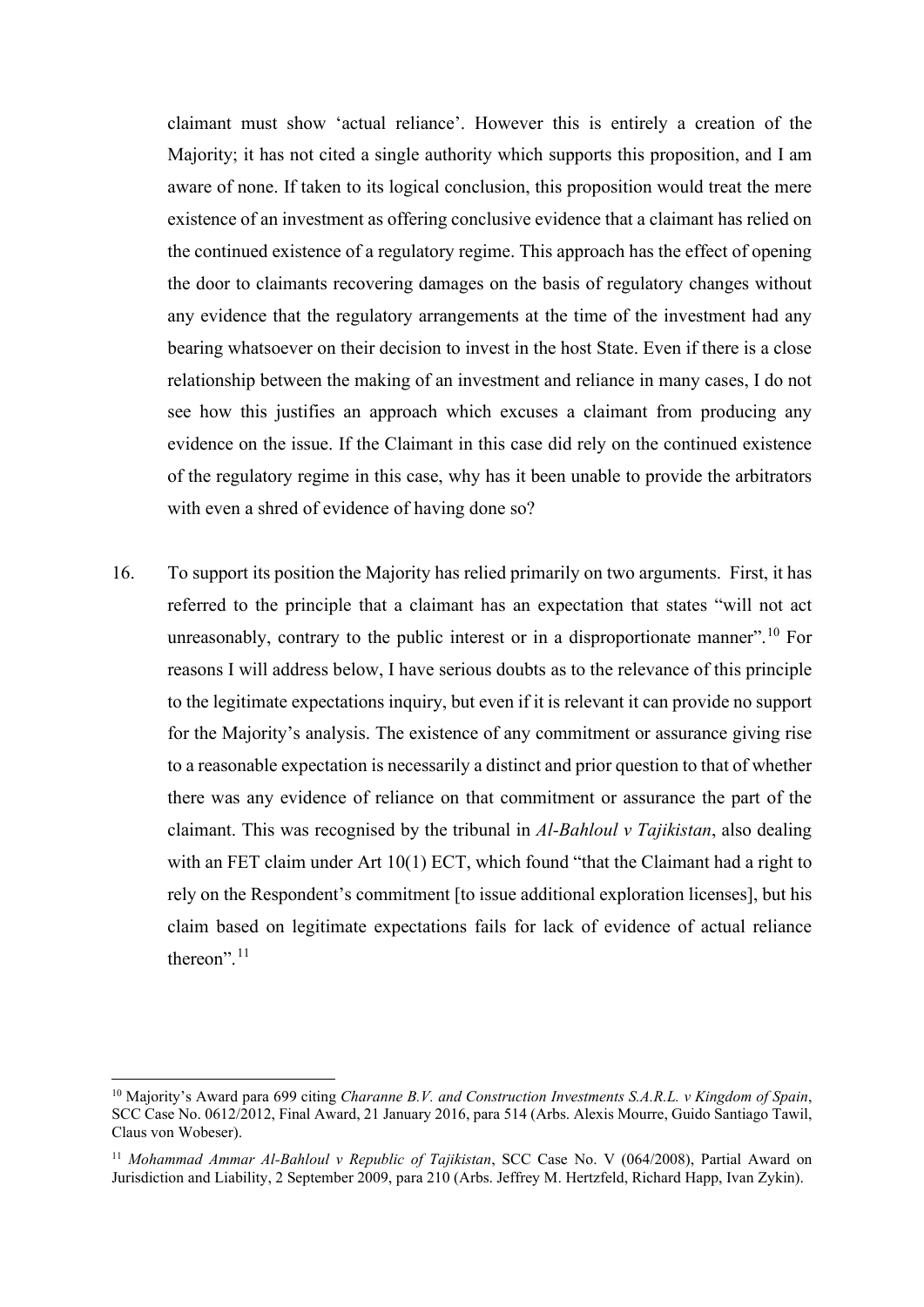- 17. Second, the Majority refers to various cases in which the reliance requirement was not explicitly dealt with by the tribunal,  $12$  but this itself is not enough to support the extraordinary proposition on which the Majority proceeds. Tribunals frequently omit to mention certain relevant issues for a number of reasons, and the Majority cannot legitimately deduce support for its approach from the silence of others. Further, as noted below, the better understanding of these cases is that they are not concerned with legitimate expectations at all, but with a separate and distinct stability obligation. To the extent that these cases do suggest that it is not necessary to show actual reliance in a legitimate expectations inquiry, I believe they have in effect legislated, and in so doing offered an approach which not justified and which should be subject to intense scrutiny.
- 18. In conclusion, the Majority has fallen into a significant error, in effect eliminating the reliance and reasonable requirements – as well as the need to prove by evidence the existence of the expectation and reliance upon it - in its analysis of the relative stability expectation. If these factors are considered, it is clear that the Claimant's relative stability expectation claim should fail.

# A Distinct Stability Obligation

19. Art 10(1) ECT differs from other and traditional FET provision because it makes an explicit reference to the concept of stability. Most other tribunals interpreting and applying the provision have followed the same approach as the Majority and sought to accommodate this reference to stability within the framework of legitimate expectation. On closer consideration, however, and with careful scrutiny, it is apparent that this approach is strained and premised on confusions, as tribunals analysing the ECT stability obligation in this manner frequently fail to deal with key aspects of the legitimate expectations inquiry. In my view, the more plausible and better approach to interpreting and applying the ECT stability obligation is to treat it as an additional element of the FET standard, and one which is distinct from the established doctrine of legitimate expectations. To explain why I have come to this view, it is necessary first

<span id="page-8-0"></span><sup>12</sup> Majority's Award para 700.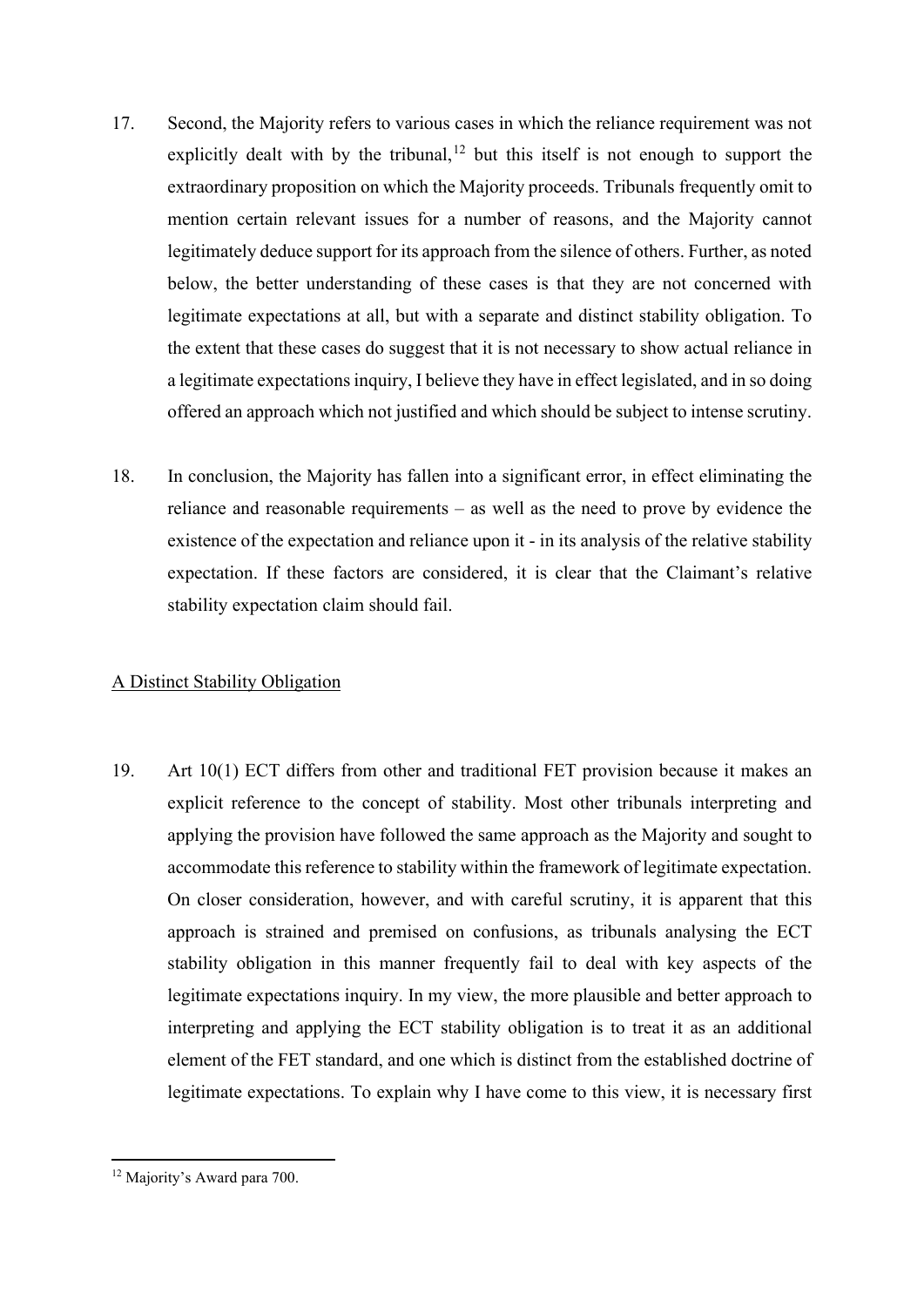to revisit the position in regard to 'traditional' FET provisions which do not contain a reference to stability.

- 20. A small number of cases at the beginning of this century suggested that the traditional FET provision did include a distinct obligation to ensure regulatory stability, usually on the basis of preambular statements which referred to stability.<sup>[13](#page-9-0)</sup> The dominant approach in almost all of the more recent arbitral practice, however, is that the traditional FET provision does not contain a distinct stability obligation.
- 21. The overwhelming majority of tribunals interpreting traditional FET provisions started from the premise that, in signing a treaty which contains an FET provision, states do not commit to freezing their regulatory environments and therefore retain the right to change their laws. This is made particularly clear, by way of example, in the award by the tribunal in *El Paso v Argentina*. This stated:

"In the Tribunal's view, if the often repeated formula to the effect that "the stability of the legal and business framework is an essential element of fair and equitable treatment" were true, legislation could never be changed: the mere enunciation of that proposition shows its irrelevance. Such a standard of behaviour, if strictly applied, is not realistic, nor is it the BITs' purpose that States guarantee that the economic and legal conditions in which investments take place will remain unaltered ad infinitum".[14](#page-9-1)

<span id="page-9-0"></span><sup>&</sup>lt;sup>13</sup> Occidental Exploration and Production Company v The Republic of Ecuador, LCIA Case No. UN 3467, Final Award, 1 July 2004, para 183 (Arbs. Francisco Orrego Vicuña, Charles N. Brower, Patrick Berrera Sweeney); *CMS Gas Transmission Company v The Argentine Republic*, ICSID Case No. ARB/01/8, Award, 12 May 2005 (Arbs. Francisco Orrego Vicuña, Marc Lalonde, Francisco Rezek). See also *PSEG Global Inc. v Republic of Turkey*, ICSID Case No. ARB/02/5, Award, 19 January 2007, para 253 (Arbs. Francisco Orrego Vicuña, L. Yves Fortier, Gabrielle Kaufmann-Kohler); *Enron Corporation and Ponderosa Assets v The Argentine Republic*, ICSID Case No. ARB/01/3, Award, 22 May 2007, paras 259-260 (Arbs. Francisco Orrego-Vicuña, Albert Jan van den Berg, Pierre-Yves Tschanz); *Sempra Energy International v The Argentine Republic*, ICSID Case No. ARB/02/16, Award, 28 September 2007, para 300 (Arbs. Francisco Orrego Vicuña, Marc Lalonde, Sandra Morelli Rico).

<span id="page-9-1"></span><sup>&</sup>lt;sup>14</sup> El Paso Energy International Company v The Argentine Republic, ICSID Case No. ARB/03/15, Award, 31 October 2011, para 350 (Arbs. Lucius Caflisch, Piero Bernardini, Brigitte Stern). See also *Saluka Investments BV v Czech Republic*, UNCITRAL, Partial Award, 17 March 2006, para 305 (Arbs. Arthur Watts, L. Yves Fortier, Peter Behrens).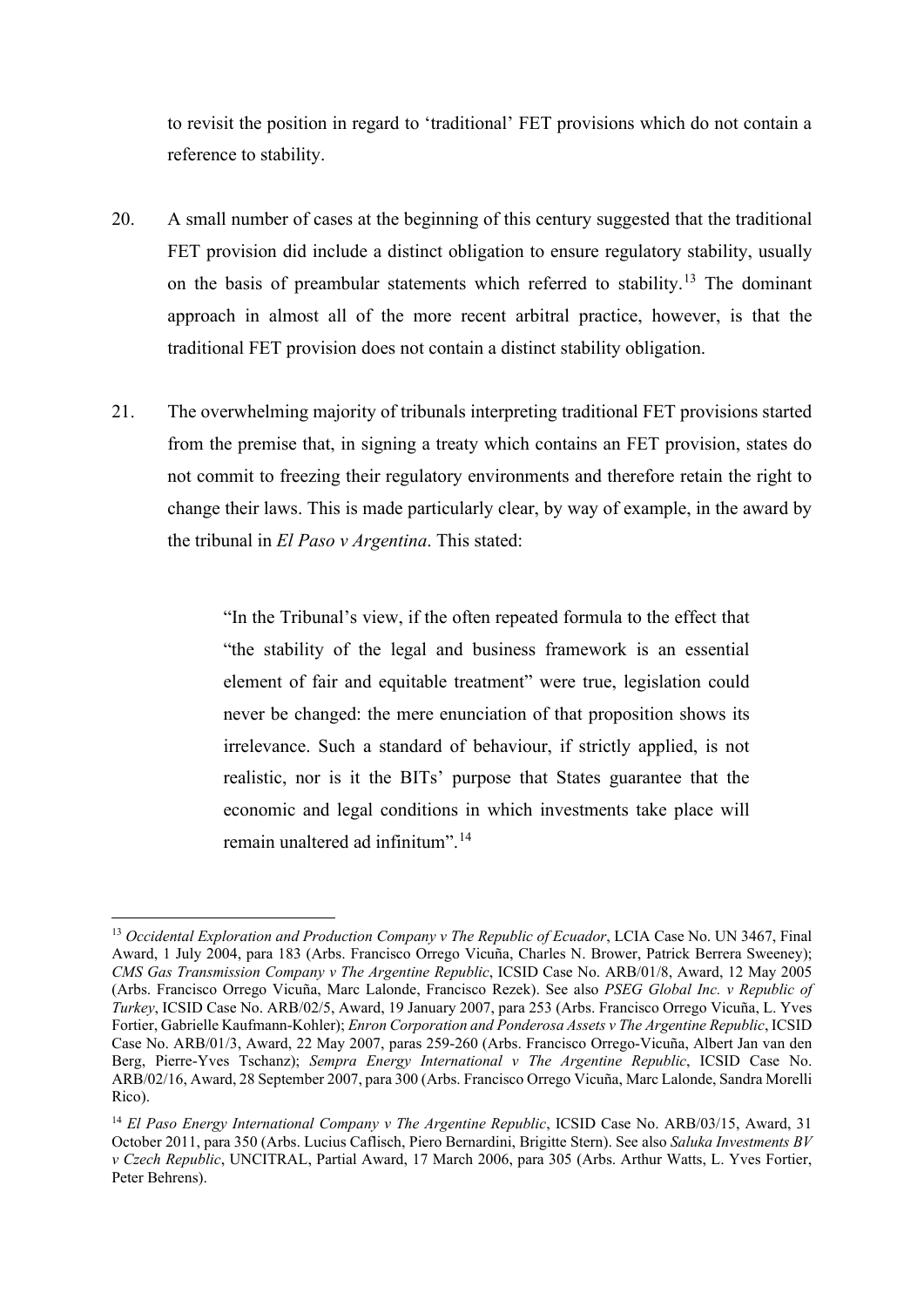22. As a consequence, tribunals following this approach take the view that, in the absence of a clear commitment from the state, mere regulatory instability does not as such breach the FET standard. On this view, there is no stability obligation distinct from the obligation to observe claimants' legitimate expectations. The position was summed-up by the tribunal in *EDF v Romania*:

> "The idea that legitimate expectations, and therefore FET, imply the stability of the legal and business framework, may not be correct if stated in an overly-broad and unqualified formulation. The FET might then mean the virtual freezing of the legal regulation of economic activities, in contrast with the State's normal regulatory power and the evolutionary character of economic life. Except where specific promises or representations are made by the State to the investor, the latter may not rely on a bilateral investment treaty as a kind of insurance policy against the risk of any changes in the host State's legal and economic framework. Such expectation would be neither legitimate nor reasonable."<sup>[15](#page-10-0)</sup>

23. There are a small number of cases following this second approach which suggest that the FET provision may be breached if the state makes changes to its regulatory framework which are "total"<sup>16</sup> or "outside of the acceptable margin of change",<sup>[17](#page-10-2)</sup> which may suggest the existence of a more limited stability obligation. Yet tribunals which make such statements often claim that states have made a commitment not to make drastic changes by adopting the relevant regulatory framework in the first place. I find such reasoning somewhat artificial, and unpersuasive, but for present purposes it

<span id="page-10-0"></span><sup>15</sup> *EDF (Services) Limited v Romania*, ICSID Case No. ARB/05/13, Award, 8 October 2009, para 217 (Arbs. Piero Bernardino, Arthur W. Rovine and Yves Derains). See also *Parkerings-Compagniet AS v Lithuania*, ICSID Case No. ARB/05/08, Award, 11 September 2007, para 332 (Arbs. Julian Lew, Marc Lalonde, Laurent Levy); *El Paso Energy International Company v The Argentine Republic*, ICSID Case No. ARB/03/15, Award, 31 October 2011, para 374 (Arbs. Lucius Caflisch, Piero Bernardini, Brigitte Stern).

<span id="page-10-1"></span><sup>16</sup> *El Paso Energy International Company v The Argentine Republic*, ICSID Case No. ARB/03/15, Award, 31 October 2011, paras 374 and 517 (Arbs. Lucius Caflisch, Piero Bernardini, Brigitte Stern).

<span id="page-10-2"></span><sup>17</sup> *Philip Morris v Oriental Republic of Uruguay*, ICSID Case No. ARB/10/7, Award, 8 July 2016, para 346 (Arbs. Piero Bernardini, Gary Born, James Crawford).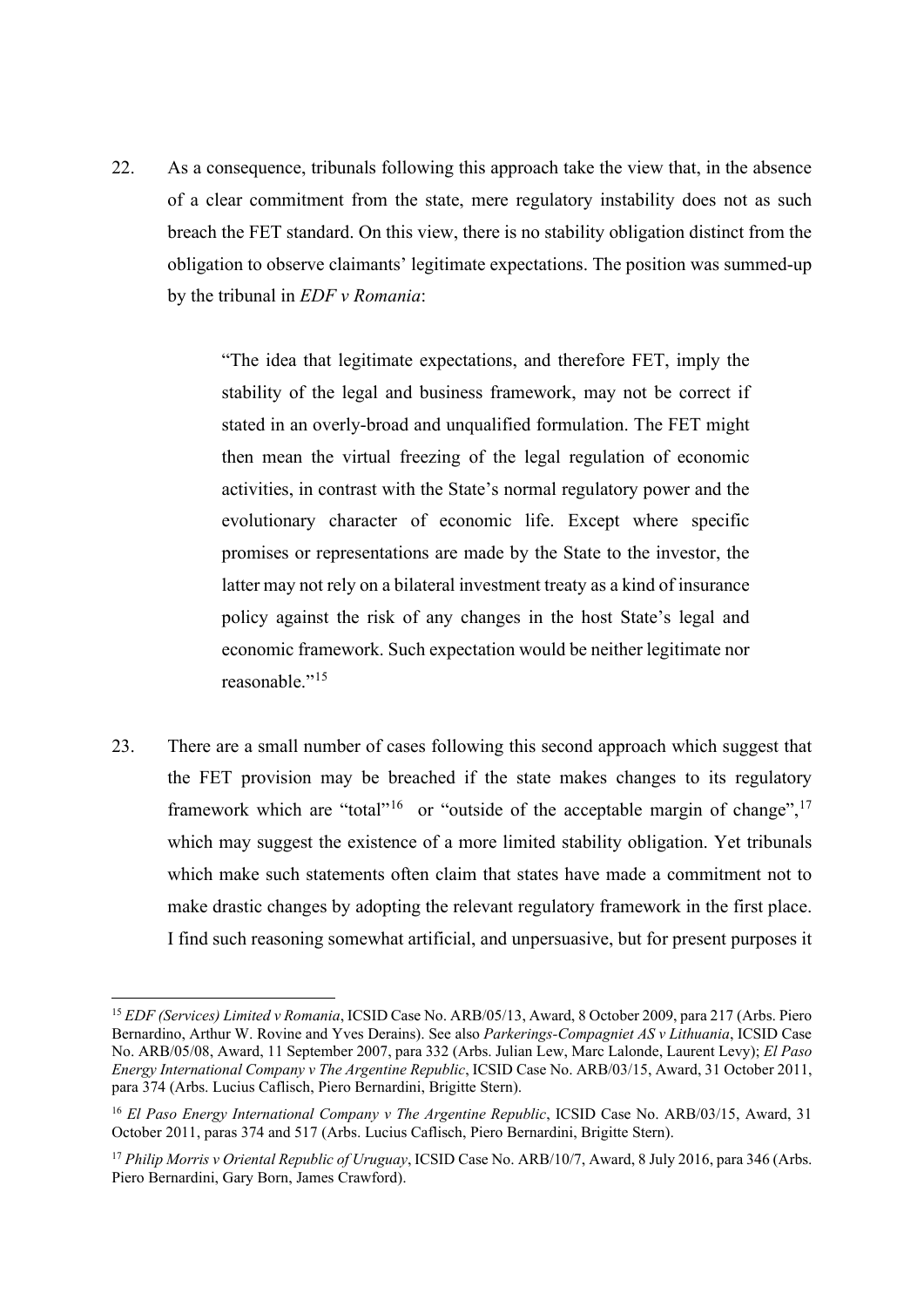is sufficient to note that these tribunals carry out their analysis within the limited confines of a legitimate expectations inquiry. Accordingly, their existence and approach do not support the notion that there is a free-standing stability obligation. I believe that the few tribunals which do not rely on state commitments in this way are not correct or logical in their approach, and that the awards they have issued do not offer persuasive authority.

- 24. The explicit reference to stability in the ECT requires a tribunal to take a different starting point in interpreting and applying Art 10(1) ECT. Art 31 of the Vienna Convention on the Law of Treaties, and the rules of general international law on treaty interpretation, require a tribunal to be sensitive to the distinct wording of Art 10(1), as drafted. That provision cannot be interpreted as if it were simply a traditional FET provision. Tribunals have recognised "that the ECT appears to place a greater emphasis on 'stable' conditions for investments than other treaties",<sup>[18](#page-11-0)</sup> whilst also reaffirming the principle that states retain "the inherent right […] to alter the legal framework provided in response to changes in circumstances provided that there is an economic or social justification to do so".<sup>[19](#page-11-1)</sup>
- 25. As a result, tribunals have found that regulatory instability can breach the ECT FET standard in the absence of any commitments or representations. For example, the tribunal in *RWE Innogy v Spain* stated that "even absent a showing of specific commitments that the regulatory regime would not change, a breach of Article 10(1) may be established if there has been some form of total and unreasonable change to, or subversion of, the legal regime,<sup>[20](#page-11-2)</sup> whilst the tribunal in *Silver Ridge Power v Italy* noted that "both Parties accept[ed] the proposition that, even in the absence of specific commitments, the fair and equitable treatment standard protects foreign investors from fundamental or radical changes to the legal framework in which they made their

<span id="page-11-0"></span><sup>18</sup> *The PV Investors v Kingdom of Spain*, PCA Case No. 2012-14, Final Award, 28 February 2020, para 566 (Arbs. Gabrielle Kaufmann-Kohler, Charles N. Brower, Bernardo Sepúlveda-Amor).

<span id="page-11-1"></span><sup>19</sup> *Infracapital F1 S.a.r.l and Infracapital Solar B.V. v Kingdom of Spain*, ICSID Case No. ARB/16/18, Decision on Jurisdiction, Liability and Directions on Quantum, 13 September 2021, para 521 (Arbs. Eduardo Siqueiros T., Peter D. Cameron, Luis González García).

<span id="page-11-2"></span><sup>20</sup> *RWE Innogy v Kingdom of Spain*, ICSID Case No. ARB/14/34, Decision on Jurisdiction, Liability, and Certain Issues of Quantum, 30 December 2019, para 451 (Arbs. Samuel Wordsworth, Anna Joubin-Bret, Judd L. Kessler). See also para 550.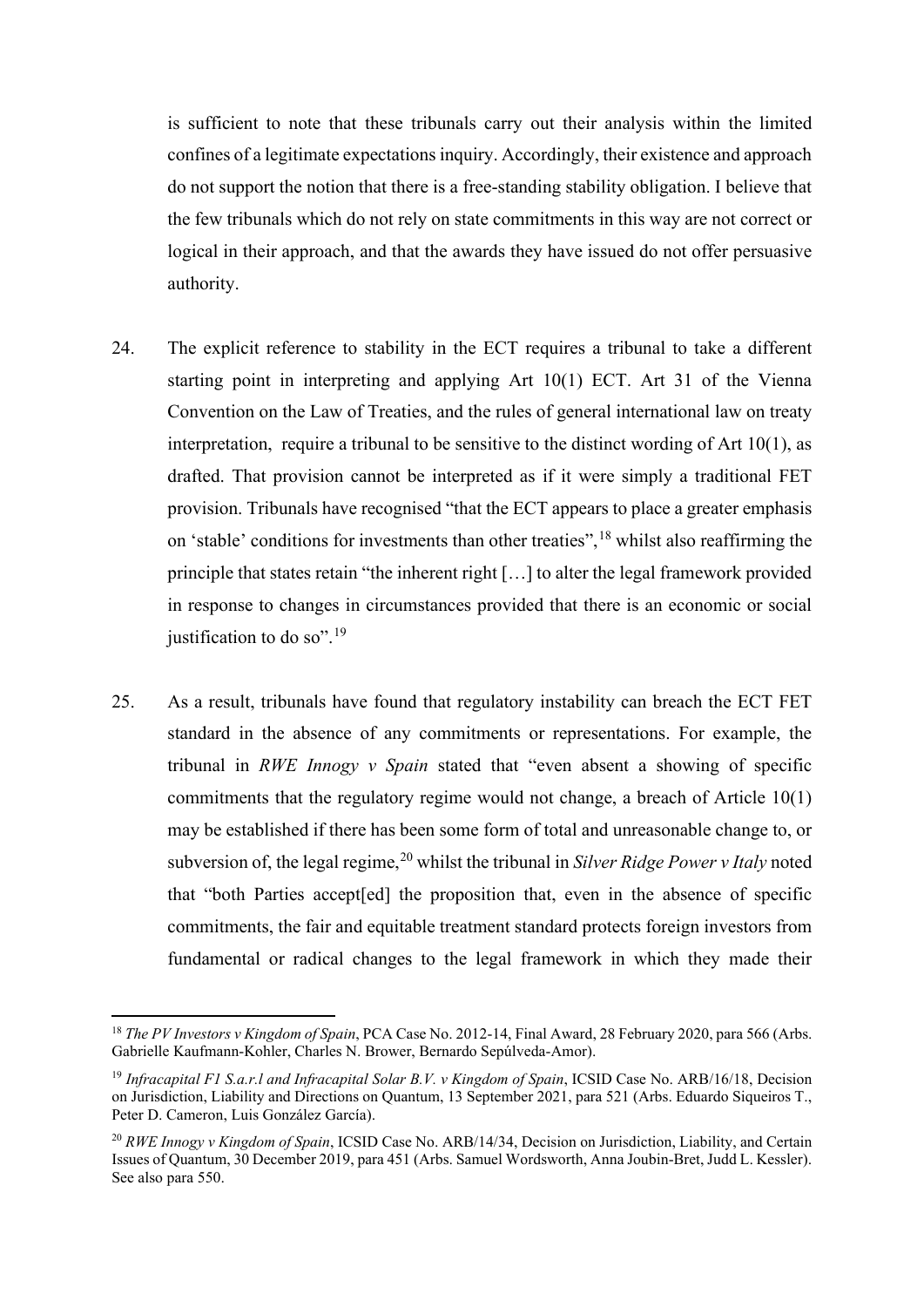investment".<sup>[21](#page-12-0)</sup> A number of other tribunals interpreting and applying Art  $10(1)$  ECT have also found that regulatory instability can lead to a breach of the ECT despite a lack of commitments or assurances from the state.[22](#page-12-1) Such statements closely resemble the approach of the Majority on the issue of relative stability. Further, as the Majority points out, tribunals dealing with the ECT stability obligation rarely consider the claimant's subjective expectations or whether the claimant has actually relied on its expectations.

26. As noted, most tribunals dealing with the provision have couched their analysis in the language of legitimate expectations.<sup>[23](#page-12-2)</sup> In my view, however, it is better to recognise the ECT stability obligation as a distinct element of the ECT FET standard. First, the ECT stability obligation has a different legal foundation than the obligation to respect investors' legitimate expectations. Whereas the latter is based on the claimant's expectations, by reference to reliance upon commitments or assurances made by the host state, the ECT stability obligation operates independently of any such expectations, which do not have to be established. Rather, the text of Article 10(1) indicates that the ECT stability obligation is free-standing, based on the explicit reference to stability in the first sentence of that provision.<sup>[24](#page-12-3)</sup> Second, the introduction of the language of legitimate expectations, which is drawn from the traditional FET obligation, is apt to

<span id="page-12-0"></span><sup>21</sup> *Silver Ridge Power BV v Italian Republic*, ICSID Case No. ARB/15/37, Award, 26 February 2021, para 402 (Arbs. Bruno Simma, O. Thomas Johnson, Bernardo M. Cremades).

<span id="page-12-1"></span><sup>22</sup> *Plama Consortium v Republic of Bulgaria*, ICSID Case No. ARB/03/24, Award, 27 August 2008, para 173 (Arbs. Carl F. Salans, Albert Jan van den Berg, V. V. Veeder); *Charanne B.V. and Construction Investments S.A.R.L. v Kingdom of Spain*, SCC Case No. 0612/2012, Final Award, 21 January 2016, paras 512-517 (Arbs. Alexis Mourre, Guido Santiago Tawil, Claus von Wobeser); *Blusun S.A., Jean-Pierre Lecorcier and Michael Stein v Italian Republic*, ICSID Case No. ARB/14/3, Final Award, 27 December 2016, para 319(5) (Arbs. James Crawford, Stanimir Alexandrov, Pierre-Marie Dupuy); *Foresight Luxembourg Solar 1 S.A.R.L. v The Kingdom of Spain*, SCC Case No. 2015/150, Final Award, 14 November 2018, paras 356-359 (Arbs. Michael Moser, Klaus Michael Sachs, Raúl Emilio Vinuesa); *Eurus Energy Holdings Corporation v Kingdom of Spain*, ICSID Case No. ARB/16/4, Decision on Jurisdiction and Liability, 17 March 2021, para 319 (Arbs. James Crawford, Oscar Garibaldi, Andrea Giardina).

<span id="page-12-2"></span><sup>23</sup> For example *Charanne B.V. and Construction Investments S.A.R.L. v Kingdom of Spain*, SCC Case No. 0612/2012, Final Award, 21 January 2016, para 514 (Arbs. Alexis Mourre, Guido Santiago Tawil, Claus von Wobeser); *Silver Ridge Power BV v Italian Republic*, ICSID Case No. ARB/15/37, Award, 26 February 2021, paras 415-416 (Arbs. Bruno Simma, O. Thomas Johnson, Bernardo M. Cremades); *Eurus Energy Holdings Corporation v Kingdom of Spain*, ICSID Case No. ARB/16/4, Decision on Jurisdiction and Liability, 17 March 2021, para 317 (Arbs. James Crawford, Oscar Garibaldi, Andrea Giardina).

<span id="page-12-3"></span><sup>&</sup>lt;sup>24</sup> For an example of a case in which the stability obligation seems to have been treated as distinct from the legitimate expectations, see *Plama Consortium v Republic of Bulgaria*, ICSID Case No. ARB/03/24, Award, 27 August 2008, paras 163-177 (Arbs. Carl F. Salans, Albert Jan van den Berg, V. V. Veeder); *RWE Innogy v Kingdom of Spain*, ICSID Case No. ARB/14/34, Decision on Jurisdiction, Liability, and Certain Issues of Quantum, 30 December 2019, paras 461-461, 550-551 (Arbs. Samuel Wordsworth, Anna Joubin-Bret, Judd L. Kessler).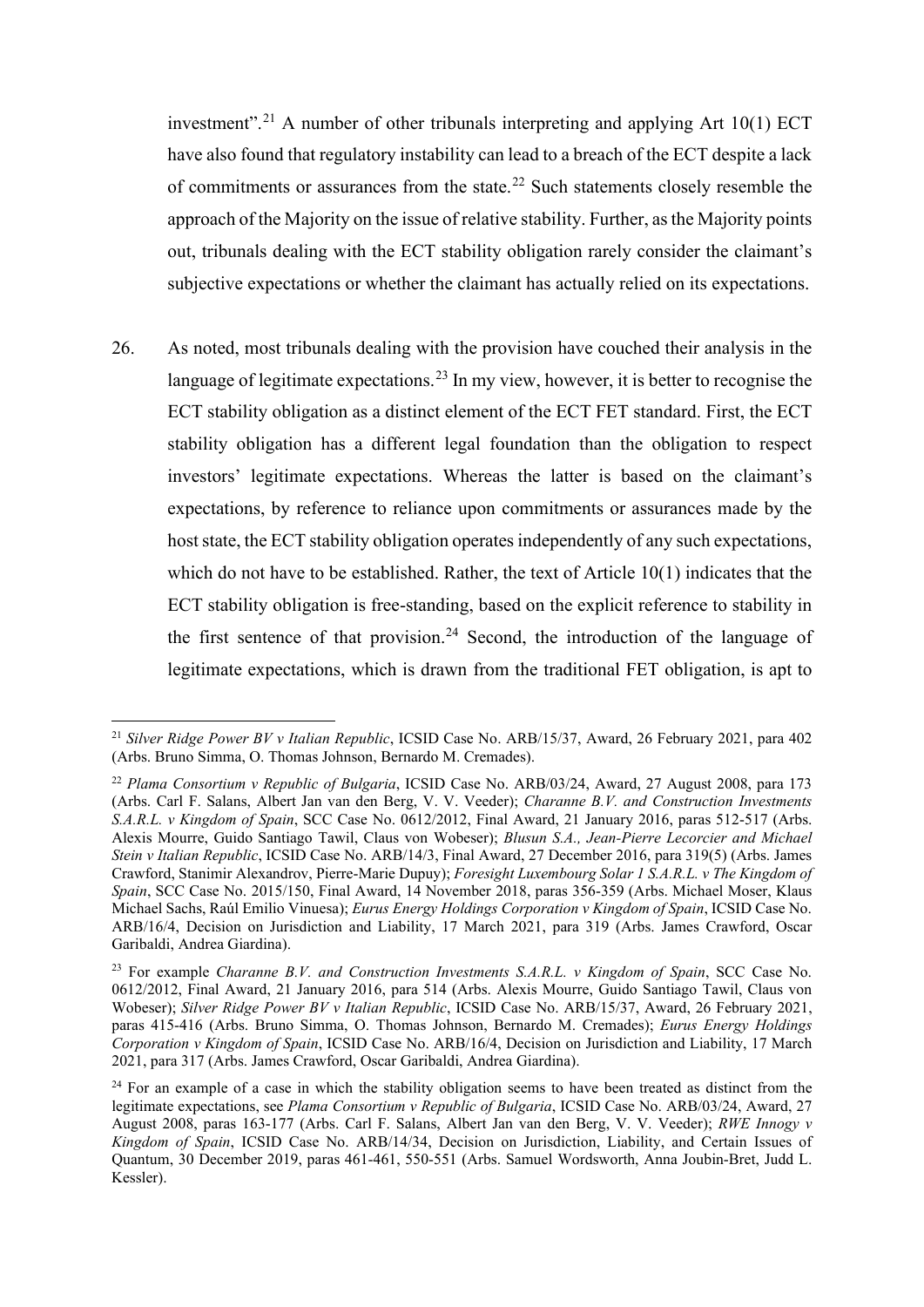confuse. As noted above, traditional FET provisions may encompass an obligation to respect investors' legitimate expectations, but they do not provide for a stability requirement. Third, treating the ECT stability obligation as distinct necessarily informs the approach to be taken to the interpretation and application of its scope and limits. This is addressed below.

- 27. A number of tribunals have acknowledged the commitment to, and importance of, stability in Art 10(1) ECT. They have not, however, taken the position that the ECT stability obligation operates as a stabilisation clause which requires states to freeze their regulatory frameworks. Rather, stability has been recognised as one aspect of an FET standard, which is subject to the continuing right of states to alter their regulations in the public interest.[25](#page-13-0) The tribunal in *Infracapital v Spain* argued that "[s]uch changes may even be significant, complex and/or constant, yet would not, per se, give rise to a breach of the FET standard".<sup>[26](#page-13-1)</sup> This seems to me to be the correct approach. Like many other investment treaties, the preamble to the ECT emphasises the importance of state sovereignty and other public interest objectives such as environmental objectives. Such preambular language cannot give rise to a distinct cause of action, but it may be taken into account in interpreting and applying the substantive treaty provisions.
- 28. This raises the issue of when a state may be in breach of the ECT stability obligation. Tribunals analysing the issue as one of legitimate expectations have identified a number of factors they are minded to take into account, including: the extent of the change; $^{27}$  $^{27}$  $^{27}$

<span id="page-13-0"></span><sup>25</sup> *Infracapital F1 S.a.r.l and Infracapital Solar B.V. v Kingdom of Spain*, ICSID Case No. ARB/16/18, Decision on Jurisdiction, Liability and Directions on Quantum, 13 September 2021, para 521 (Arbs. Eduardo Siqueiros T., Peter D. Cameron, Luis González García).

<span id="page-13-1"></span><sup>26</sup> *Infracapital F1 S.a.r.l and Infracapital Solar B.V. v Kingdom of Spain*, ICSID Case No. ARB/16/18, Decision on Jurisdiction, Liability and Directions on Quantum, 13 September 2021, para 528 (Arbs. Eduardo Siqueiros T., Peter D. Cameron, Luis González García).

<span id="page-13-2"></span><sup>27</sup> *RWE Innogy v Kingdom of Spain*, ICSID Case No. ARB/14/34, Decision on Jurisdiction, Liability, and Certain Issues of Quantum, 30 December 2019, para 451 (Arbs. Samuel Wordsworth, Anna Joubin-Bret, Judd L. Kessler); *Silver Ridge Power BV v Italian Republic*, ICSID Case No. ARB/15/37, Award, 26 February 2021, para 402 (Arbs. Bruno Simma, O. Thomas Johnson, Bernardo M. Cremades); *Infracapital F1 S.a.r.l and Infracapital Solar B.V. v Kingdom of Spain*, ICSID Case No. ARB/16/18, Decision on Jurisdiction, Liability and Directions on Quantum, 13 September 2021, para 527 (Arbs. Eduardo Siqueiros T., Peter D. Cameron, Luis González García).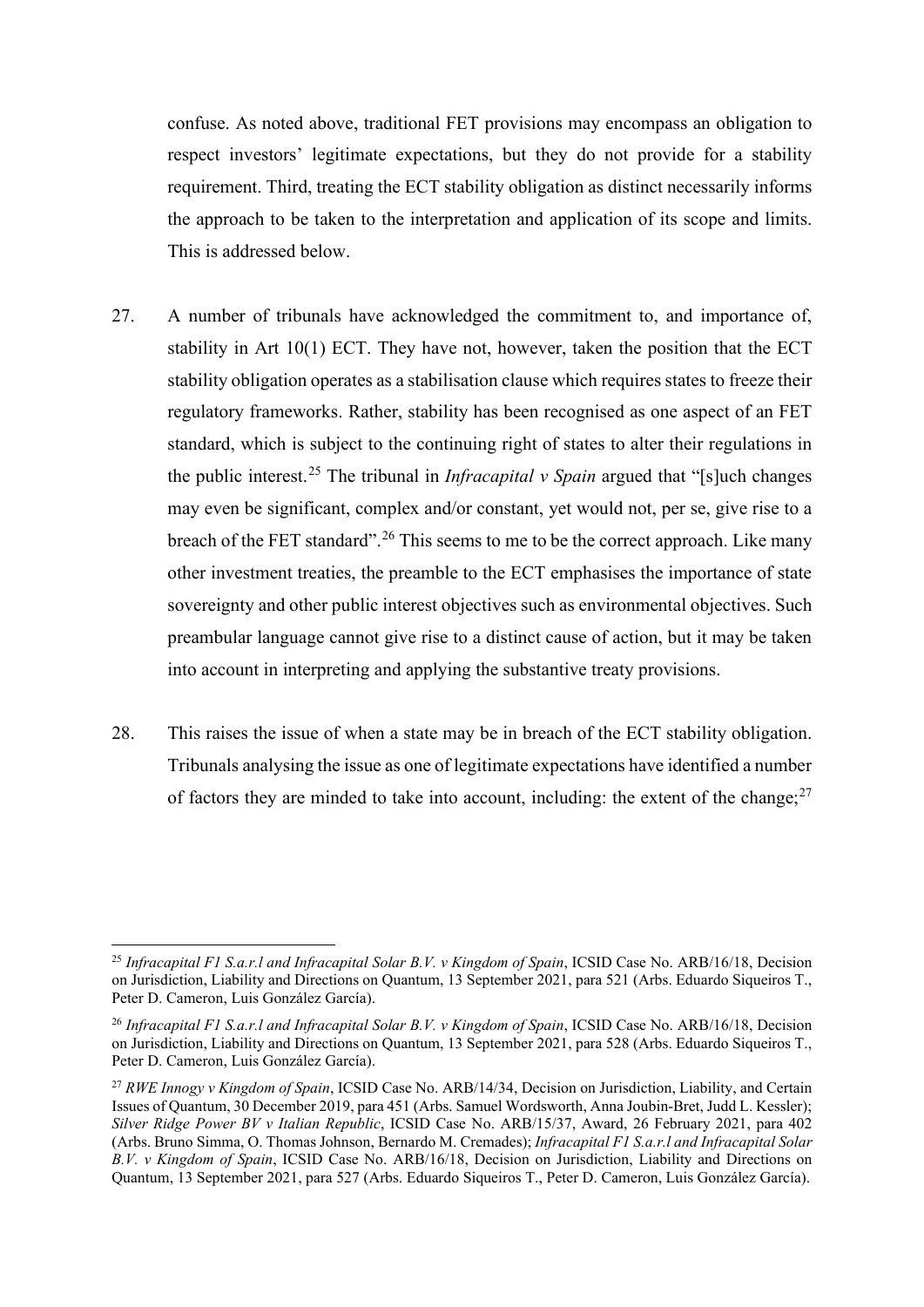predictability/foreseeability;<sup>[28](#page-14-0)</sup> proportionality;<sup>[29](#page-14-1)</sup> arbitrariness;<sup>[30](#page-14-2)</sup> discrimination;<sup>[31](#page-14-3)</sup> reasonableness;<sup>[32](#page-14-4)</sup> consistency;<sup>[33](#page-14-5)</sup> and the public interest.<sup>[34](#page-14-6)</sup> The Majority has also referred to prior legislative practice and statements of assurance as being relevant factors.[35](#page-14-7)

29. In my view, most of these factors may be relevant to the assessment, but not all of them. In this regard, I do not consider that a tribunal should rely on arbitrariness, because to do so risks eroding the distinction between the FET standard and the minimum standard of treatment which exists in customary international law ('MST'), as arbitrariness is an important aspect of the MST. There is a difference between the two standards, which

<span id="page-14-0"></span><sup>&</sup>lt;sup>28</sup> *Electrabel S.A. v The Republic of Hungary*, ICSID Case No. ARB/07/19, Decision on Jurisdiction, Applicable Law and Liability, 30 November 2012, para 7.77 (Arbs. Gabrielle Kaufmann-Kohler, Brigitte Stern, V. V. Veeder); *Charanne B.V. and Construction Investments S.A.R.L. v Kingdom of Spain*, SCC Case No. 0612/2012, Final Award, 21 January 2016, para 517 (Arbs. Alexis Mourre, Guido Santiago Tawil, Claus von Wobeser).; *Silver Ridge Power BV v Italian Republic*, ICSID Case No. ARB/15/37, Award, 26 February 2021, para 419 (Arbs. Bruno Simma, O. Thomas Johnson, Bernardo M. Cremades).

<span id="page-14-1"></span><sup>29</sup> *The PV Investors v Kingdom of Spain*, PCA Case No. 2012-14, Final Award, 28 February 2020, para 565 (Arbs. Gabrielle Kaufmann-Kohler, Charles N. Brower, Bernardo Sepúlveda-Amor); *Eurus Energy Holdings Corporation v Kingdom of Spain*, ICSID Case No. ARB/16/4, Decision on Jurisdiction and Liability, 17 March 2021, paras 319, 315 and 356 (Arbs. James Crawford, Oscar Garibaldi, Andrea Giardina); *Infracapital F1 S.a.r.l and Infracapital Solar B.V. v Kingdom of Spain*, ICSID Case No. ARB/16/18, Decision on Jurisdiction, Liability and Directions on Quantum, 13 September 2021, para 519 (Arbs. Eduardo Siqueiros T., Peter D. Cameron, Luis González García).

<span id="page-14-2"></span><sup>30</sup> *The PV Investors v Kingdom of Spain*, PCA Case No. 2012-14, Final Award, 28 February 2020, para 565 (Arbs. Gabrielle Kaufmann-Kohler, Charles N. Brower, Bernardo Sepúlveda-Amor); *Infracapital F1 S.a.r.l and Infracapital Solar B.V. v Kingdom of Spain*, ICSID Case No. ARB/16/18, Decision on Jurisdiction, Liability and Directions on Quantum, 13 September 2021, para 518 (Arbs. Eduardo Siqueiros T., Peter D. Cameron, Luis González García).

<span id="page-14-3"></span><sup>31</sup> *Infracapital F1 S.a.r.l and Infracapital Solar B.V. v Kingdom of Spain*, ICSID Case No. ARB/16/18, Decision on Jurisdiction, Liability and Directions on Quantum, 13 September 2021, para 531 (Arbs. Eduardo Siqueiros T., Peter D. Cameron, Luis González García)

<span id="page-14-4"></span><sup>32</sup> *Silver Ridge Power BV v Italian Republic*, ICSID Case No. ARB/15/37, Award, 26 February 2021, para 416 (Arbs. Bruno Simma, O. Thomas Johnson, Bernardo M. Cremades); *Infracapital F1 S.a.r.l and Infracapital Solar B.V. v Kingdom of Spain*, ICSID Case No. ARB/16/18, Decision on Jurisdiction, Liability and Directions on Quantum, 13 September 2021, para 527 (Arbs. Eduardo Siqueiros T., Peter D. Cameron, Luis González García)

<span id="page-14-5"></span><sup>33</sup> *Electrabel S.A. v The Republic of Hungary,* ICSID Case No. ARB/07/19, Decision on Jurisdiction, Applicable Law and Liability, 30 November 2012, para 7.77 (Arbs. Gabrielle Kaufmann-Kohler, Brigitte Stern, V. V. Veeder); *Silver Ridge Power BV v Italian Republic*, ICSID Case No. ARB/15/37, Award, 26 February 2021, para 415 (Arbs. Bruno Simma, O. Thomas Johnson, Bernardo M. Cremades).

<span id="page-14-6"></span><sup>34</sup> *The PV Investors v Kingdom of Spain*, PCA Case No. 2012-14, Final Award, 28 February 2020, para 577 (Arbs. Gabrielle Kaufmann-Kohler, Charles N. Brower, Bernardo Sepúlveda-Amor); *Eurus Energy Holdings Corporation v Kingdom of Spain*, ICSID Case No. ARB/16/4, Decision on Jurisdiction and Liability, 17 March 2021, para 335 (Arbs. James Crawford, Oscar Garibaldi, Andrea Giardina); *Infracapital F1 S.a.r.l and Infracapital Solar B.V. v Kingdom of Spain*, ICSID Case No. ARB/16/18, Decision on Jurisdiction, Liability and Directions on Quantum, 13 September 2021, para 521 (Arbs. Eduardo Siqueiros T., Peter D. Cameron, Luis González García).

<span id="page-14-7"></span><sup>35</sup> Majority's Award, para 681.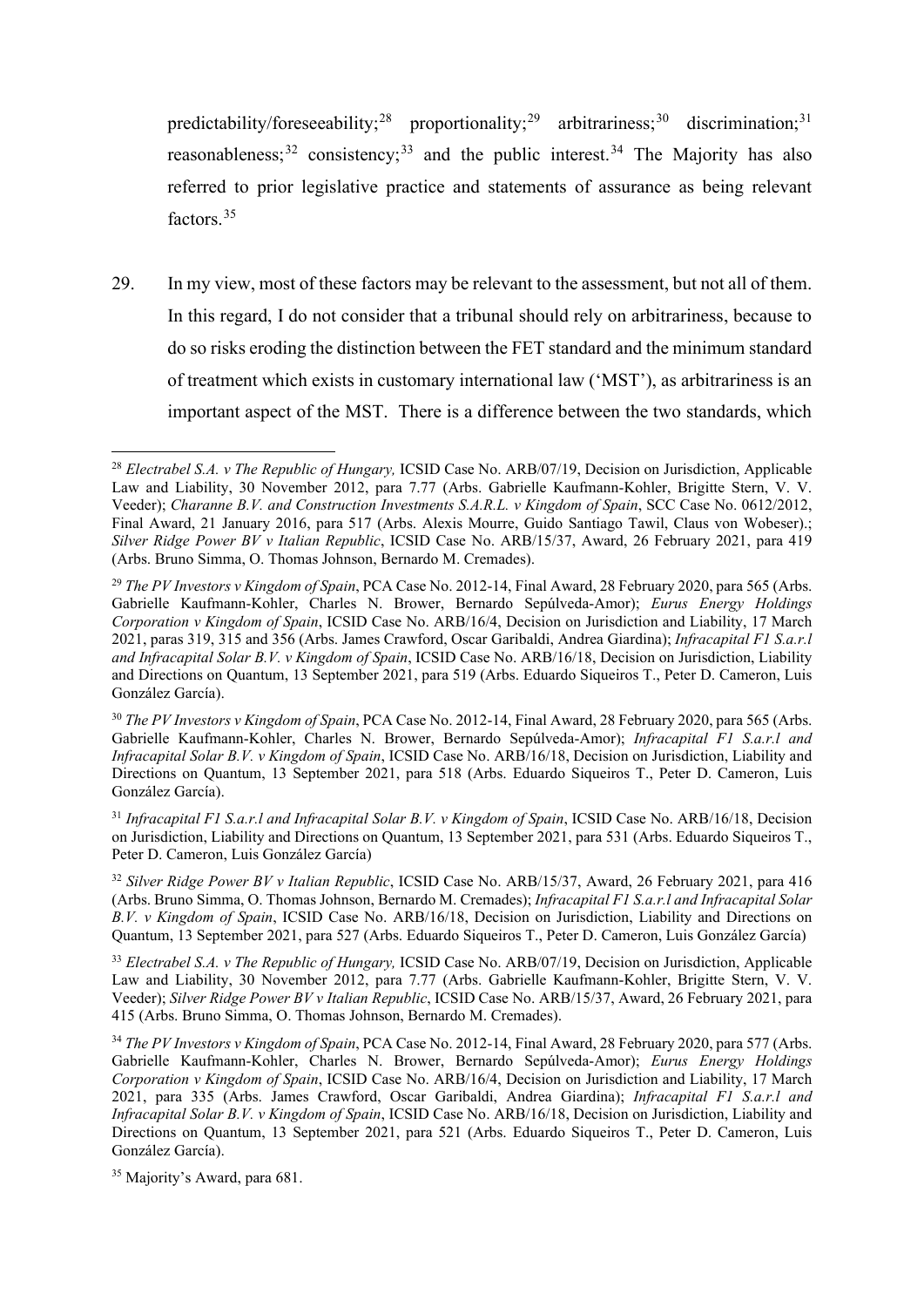need to be recognised if the intention of treaty parties to negotiate different levels of investment protection is to be protected. To invoke arbitrariness here may lead a tribunal to equate MST and FET. In any event, conduct which is arbitrary will also fall foul of the other factors. It is not apparent that the concept of arbitrariness is of material utility.

- 30. As regards predictability/foreseeability, I consider that this is not a pertinent element, because to take it into account is to ignore the conclusion (as noted above) that the ECT stability obligation is not part of the obligation to respect investors' legitimate expectations. As noted, the ECT stability obligation is based on the particular language of Art 10(1) ECT, not on any commitment that may be made by the host state or the investor's own expectations. The investor's interest in having a predictable framework is recognised by the language of the stability obligation itself, as well as other factors such as the extent of the change. To reintroduce notions of predictability/foreseeability in deciding whether the stability obligation has been breached risks 'double-counting' the investor's interest and giving it more weight than it should be given. Accordingly, it is not apparent that predictability or foreseeability is relevant.
- 31. Similar reasoning underpins my view that the Majority has fallen into error in invoking prior legislative practice and assurances of stability. If understood as distinct from the doctrine of legitimate expectations, the existence and scope of the ECT stability obligation does not depend in any way on any commitment or assurance that may have been made by the host state, or any consequential expectation on the part of the investor. It is a distinct and constant obligation which operates to prevent a state from making regulatory changes which go beyond a certain acceptable margin, whether or not the investor had any expectations regarding those changes. In my view, considering prior legislative practice and statements of assurance introduces an element of subjectivity which has no place in the proper interpretation and application of the stability obligation.
- 32. Consequently, in my view the central issue that arises in relation to the ECT stability obligation is not whether the regulatory changes were foreseeable, but whether, in making the contested regulatory changes, the Respondent acted in the public interest and in a manner which was proportionate, reasonable, consistent and non-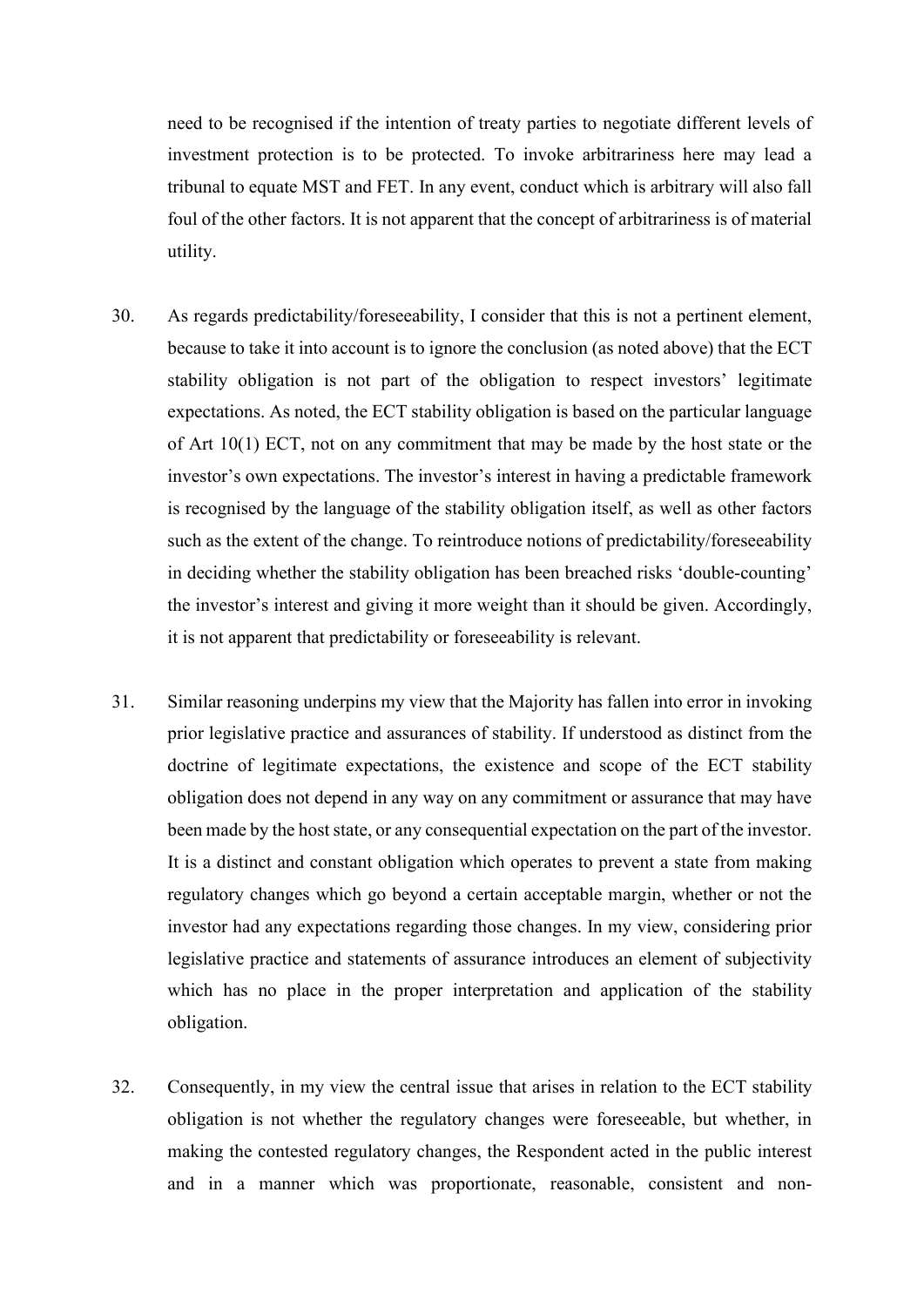discriminatory. These factors may overlap, and there is inevitably a degree of uncertainty in seeking to delineate the acceptable scope of change.

- 33. There is no doubt in my mind that the Respondent acted in the public interest. As acknowledged by the Majority the sustainability and reliability of a state's electricity system is of vital public importance, and this was all the more so in the context of the global financial crisis which the Respondent faced after 2008. There is no evidence before the Tribunal that the Respondent was acting for any other purpose than to address the grave financial crisis that it faced. States may have a number of competing public interest objectives, but the ECT does not place any limits on which objectives it is legitimate to pursue and investment tribunals are in no position to question a state's policy choices.
- 34. Moreover, there was no evidence before the Tribunal that the regulatory changes on which the Majority form their conclusions were discriminatory or applied inconsistently. The next issue, therefore, is whether these changes were reasonable and proportionate in light of the legitimate public interest objective being pursued. The question of proportionality has not been considered by the Majority. When making this assessment it is important to recognise both that the Respondent did not have the benefit of hindsight which this Tribunal did (I note in this regard that the Tribunal has taken three years to assess whether the regulatory changes imposed excessive burdens on the Claimant, whereas the Respondent had far less time available to determine what steps had to be taken to balance the state budget and the interests of the Claimant). Moreover, a tribunal must be sensitive to the fact that there will inevitably be a number of legitimate ways of achieving any given objective, and this means that it should not be overly prescriptive, and should allow a state that is pursuing a legitimate objective some margin of error or appreciation in relation to the manner in which it proceeds.
- 35. Against this background, I have no difficulty in understanding the Majority's analysis of the evidence relating to the changes of the regulatory framework and the impact on the Claimant. The contested measures did have a significant economic impact on the Claimant's facilities, but there were only two notable changes to the remuneration regime which related to the importance of the production levels and the level of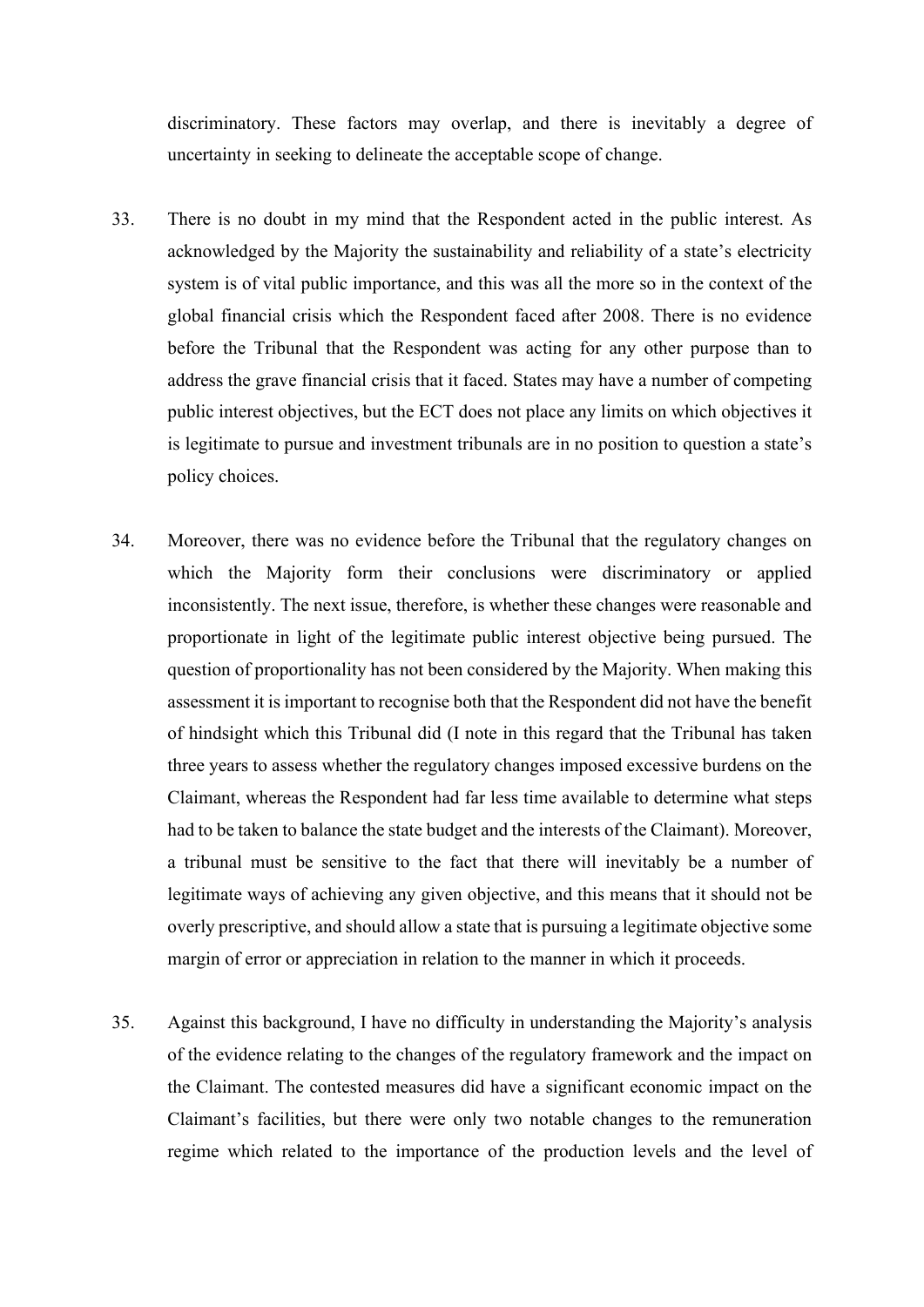remuneration deemed reasonable by the Respondent.[36](#page-17-0) In my view, the contested measures were not disproportionate or unreasonable. Although there were changes to the regulatory environment, they were not excessive or manifestly unnecessary. In the circumstances in which the Respondent found itself, the degree of financial burden imposed on the Claimant was not unreasonable in light of objective to secure the sustainability and reliability of the electricity system, and to protect the state budget. Indeed, failing to take these measures may have resulted in the collapse of the Respondent's electricity sector, which would have caused the Claimant to suffer *more*  financial harm. Moreover, I am not aware of any reasonably available alternative measures which would have had a lesser impact but achieved the same aim.

### Quantum

36. In this regard, I am bound to say that the Majority's analysis in concluding that the burden imposed on the Claimant was excessive is not readily comprehensible. In essence, this is addressed in the Majority's treatment of quantum. At paragraph 1030 of the Award the majority summarises its position as follows:

> "As per the Tribunal's findings on liability, the Respondent breached the FET standard by exceeding the acceptable margin of legislative change, thus violating the Claimant's legitimate expectation of Relative Stability. The illegality of the Disputed Measures under the ECT is therefore limited to that portion which exceeds the acceptable margin."

37. The Majority here melds matters of liability and quantum. In effect, it concludes (erroneously, as I indicate above) that the Claimant relied on a legitimate expectation that any change to the rate of return it expected to receive would not exceed an "acceptable margin". There is no evidence before the Tribunal that the Respondent offered any commitment or assurance that change would not exceed an "acceptable margin" or that the Claimant placed reliance on any such commitment or assurance. As

<span id="page-17-0"></span><sup>36</sup> Award, paras. 713-776.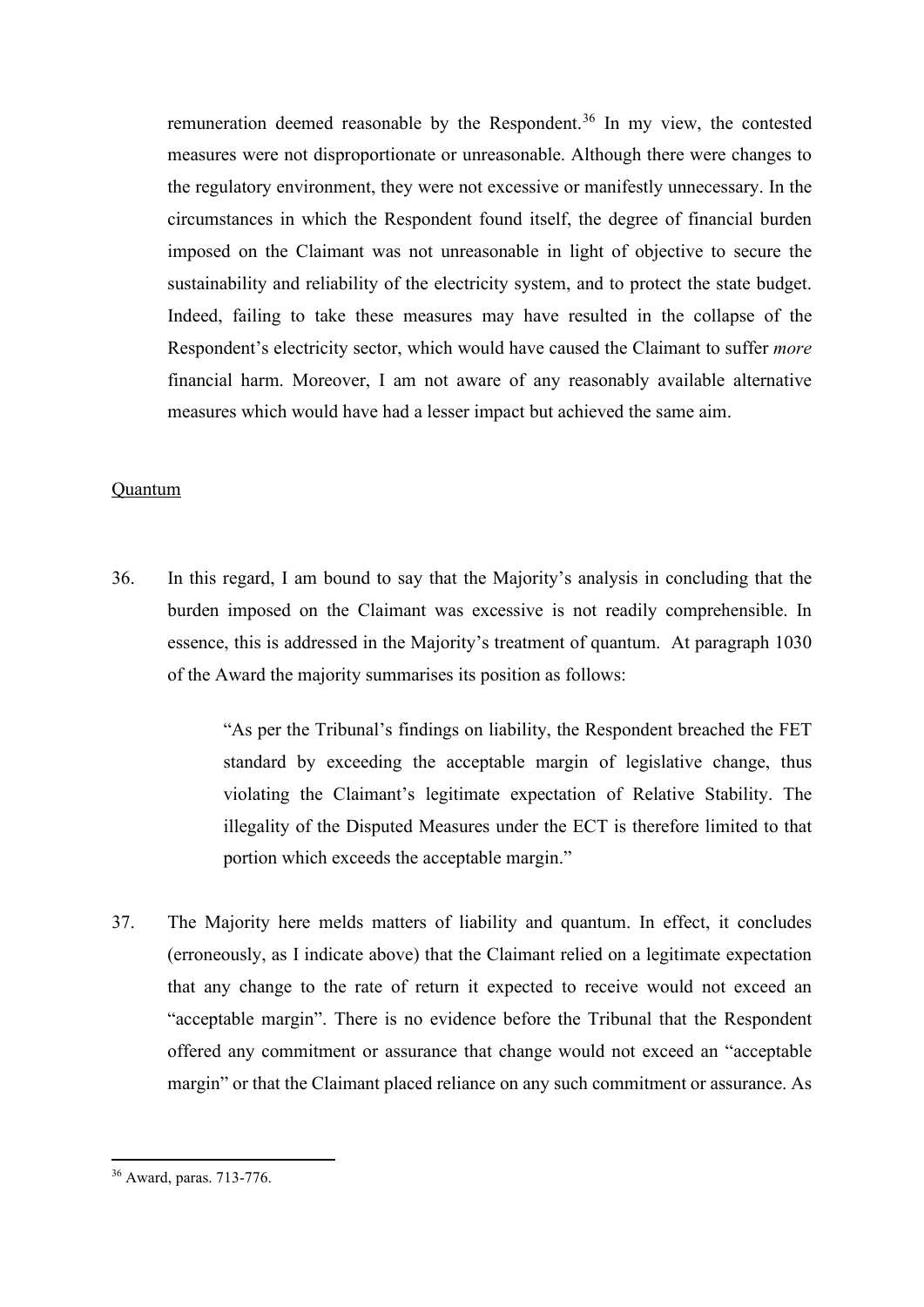acknowledged by the Majority,  $37$  the relevant legislation and domestic court judgments only ever referred to a "reasonable rate of return" and did not give any indication that the Claimant could expect a minimum or guaranteed rate of return. Nor is there any evidence that the Claimant engaged in a due diligence exercise which indicated that its investment was premised on a reliance that any change to the rate of return would not exceed an "acceptable margin". Indeed, there is no evidence before the Tribunal that the Claimant ever turned its mind to issues of regulatory change, a "reasonable rate of return", or the concept of an "acceptable margin" of change.

- 38. Notwithstanding these silences, or perhaps because of them, the Majority has faced the tricky issue of working out what an "acceptable margin" might be. It has, in effect, put itself in the position of inquiring what the Claimant would have determined – if it had put its mind to the issue prior to making its investment, which it did not, according to the evidence – was the limit beyond which any change (or margin of change) would no longer be acceptable. Understandably, this exercise took a considerable amount of time, one reason why more than three years has passed between the close of the hearing and this issuance of the Award: paras. 68-116 offer an account of the procedural steps taken by the Tribunal to, in effect, calculate a reasonable margin for change.
- 39. On the basis of further submissions over two years, the Majority has concluded that the "acceptable margin" is to be valued at EUR 32,896,240 (I would note that a prudent state, in the situation faced by Spain as a consequence of a grave financial crisis, did not have the time available to the Tribunal to act to protect in a balanced way a multitude of competing interests; this only serves to make it even more troubling that the Majority, with the benefit of time and hindsight should now step in and substitute the Respondent's view of what should have been done with its own view). In other words, if the regulatory changes made had offered the Claimant a rate of return that would have amounted to that sum, there would have been no breach of ECT Article 10(1), because this amount reflected the bottom line of what the Claimant's expectation would have been if it had had one (which it did not) duly backed by an exercise in due diligence (which was either carried out and not made available to the Tribunal, or not carried out at all). There is not a shred of evidence in the record before the Tribunal to

<span id="page-18-0"></span><sup>37</sup> Award, paras 717.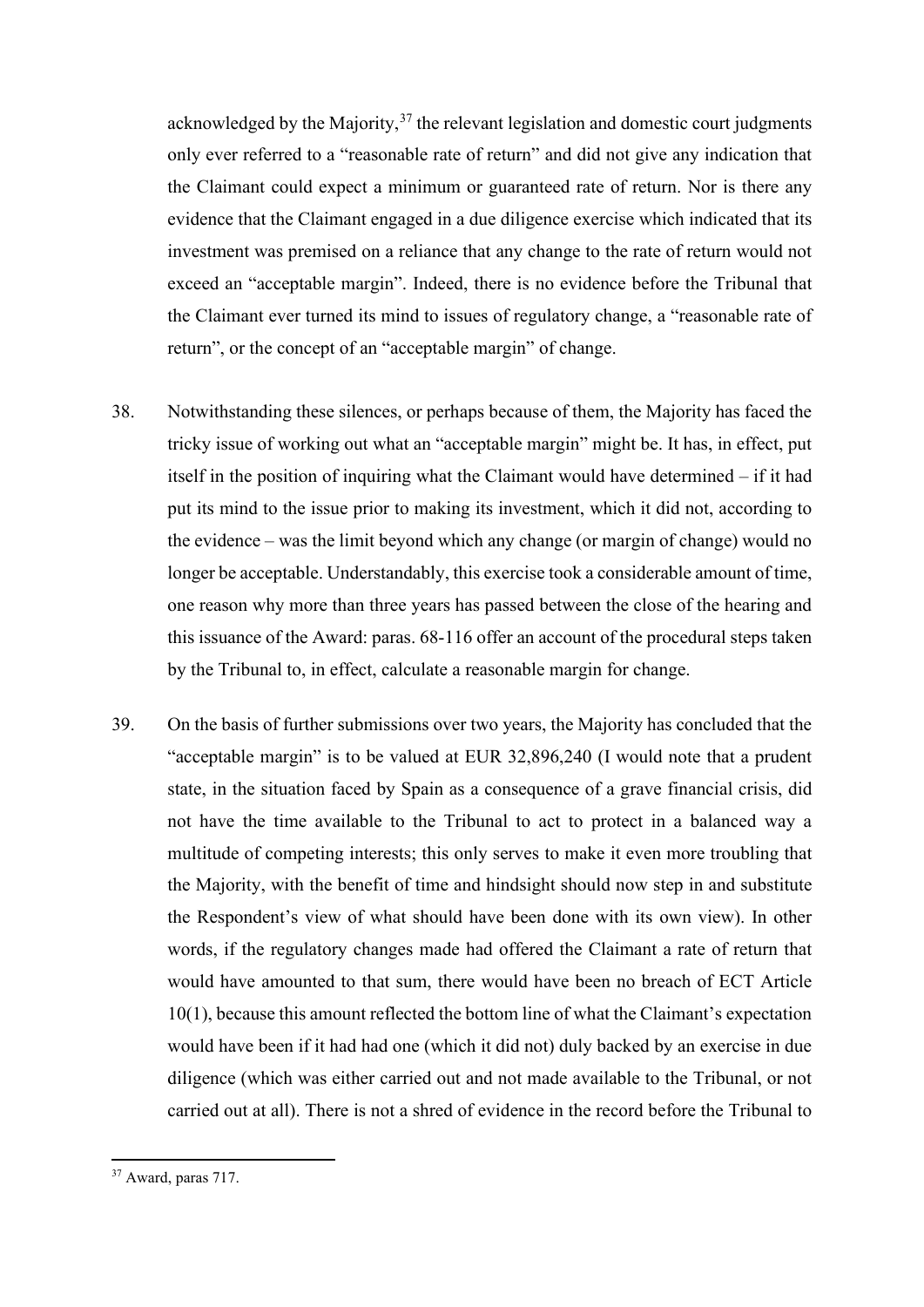support the conclusion reached by the Majority, in the absence of any due diligence exercise, or any other means to work out what the Claimant's expectation was. The Majority explicitly recognises that damages cannot be "determined with mechanical precision"; it passes in silence on the fact that an expectation too cannot be determined with mechanical precision.

- 40. The computation of the valuation will not be comprehensible to an ordinary reader, and it is not comprehensible to this arbitrator. What I would have liked to have seen is an amount based on evidence to prove the actual expectation of the Claimant, not an expectation which is assumed. In the absence of any such evidence, the Majority has engaged in a "finger in the air" exercise, an *ex post facto* determination by a tribunal of what an investor might have expected if it had put its mind to the matter, untroubled by the fact that there is no evidence before the Tribunal that it actually did so.
- 41. The process by which the Majority has sought to calculate the value of the thwarted expectation which it has managed to find, and the consequential damages which are said to follow, merely compounds my concern,
- 42. No doubt the measures adopted by the Respondent between 2010 and 2014 affected the extent of the economic returns generated by the investments. In the face of the global financial crisis, the reality and consequences of which were not challenged, and which the Majority has recognised, the Respondent was bound to act to limit an economic crisis and reduce a burgeoning budget deficit. It did so by reducing the rate of return on the Claimant's investment. The plants were still profitable, but they were less profitable, and the rate of return granted by Spain was, nonetheless, still generally aligned with those granted by other European Union Member States.<sup>[38](#page-19-0)</sup>
- 43. Given the dire circumstances faced by Spain, and the urgency situation, the change that occurred did not "exceed the exercise of the host State's normal regulatory power in the pursuance of a public interest", and it did not "modify the regulatory framework relied upon by the investor at the time of its investment outside the acceptable margin

<span id="page-19-0"></span><sup>38</sup> Such as France, Italy, Estonia and Latvia. See: *Decision of the European Commission C(2017) 7384 final – State aid SA.40348 (2015/NN) – Spain, Support for electricity generation from renewable energy sources, cogeneration and* waste, 10 November 2017, [RL-0116] para. 120.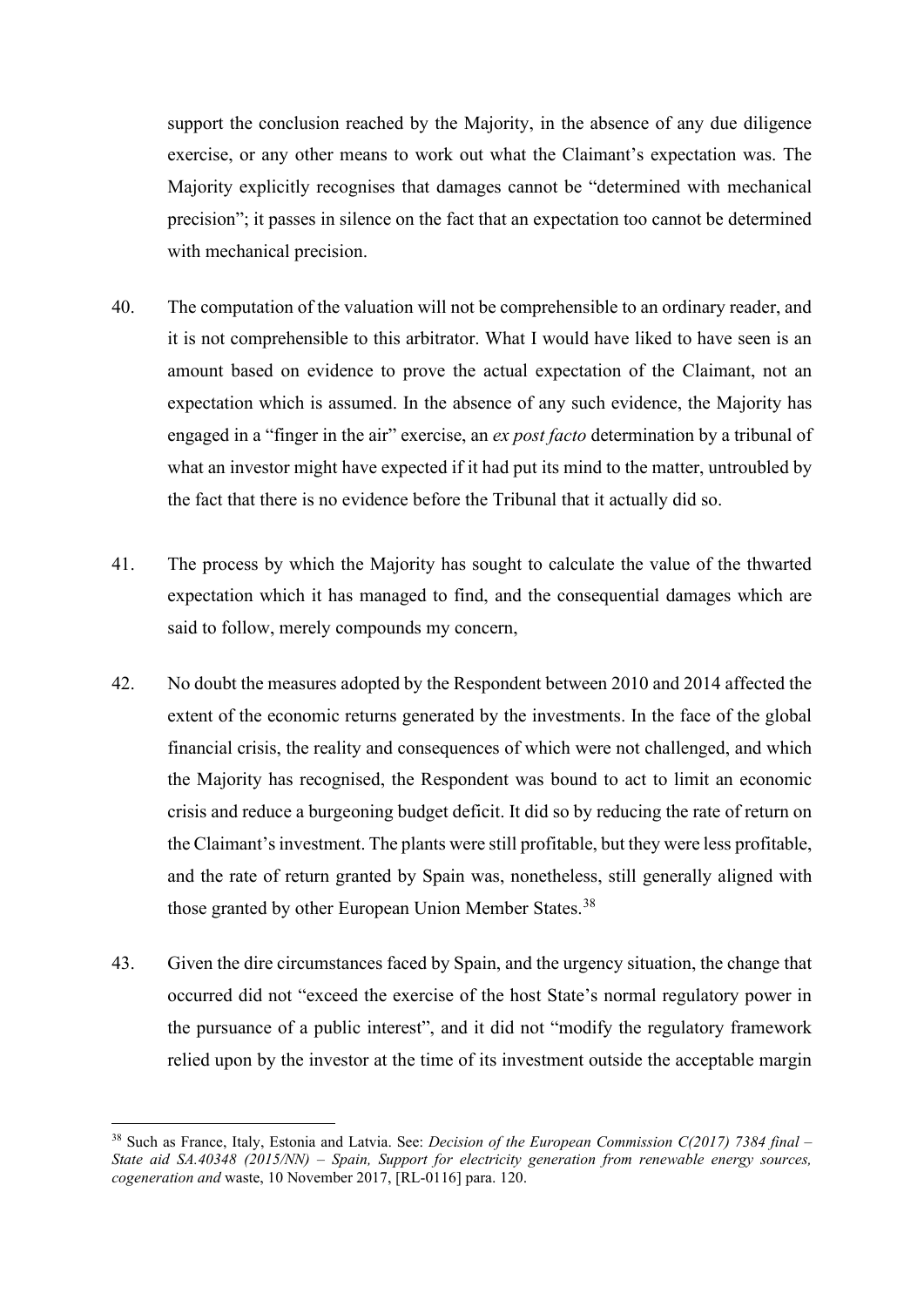of change."[39](#page-20-0) The Respondent was faced with a delicate balancing act: it had to reduce public expenditures without imposing excessive burdens on consumers of electricity and citizens, while at the same time continuing to encourage environmental protection and the renewable energy sector, and protecting the legitimate rights of existing investors in the sector.

- 44. The ample case-law available does not support the kind of relative immutability embraced by the Majority, making clear, that "the requirements of legitimate expectations and legal stability as manifestations of the FET standard do not affect the State's rights to exercise its sovereign authority to legislate and to adapt its legal system to changing circumstances".[40](#page-20-1) The case-law confirms that Spain was not required to elevate the interests of the investors above all other considerations; the application of the stability and FET standards allow for a balancing exercise by the State.<sup>[41](#page-20-2)</sup>
- 45. The path taken by Spain was the subject of consideration and consultation. No doubt a range of alternative options were available to it. The Respondent might have decided to sacrifice the Claimants' investments, or it might have decided to protect the Claimants' economic returns and profitability and imposed greater costs on electricity consumers, or on the public purse, knowing that such an approach risked exacerbating the economic crisis. It chose neither path, opting instead for something of a middle course, a revised and reduced rate of economic return that nevertheless fell within parameters accepted and approved by the European Commission.<sup>[42](#page-20-3)</sup>
- 46. In short, the Claimant was not deprived of their investments, although the income generated was reduced. In my view, the reduction fell within "the acceptable margin of change"; against the background of the economic and environmental challenges urgently faced by Spain, and the generous rates of return offered by RD 661/2007, which created a bubble of significant profitability for investors, Spain opted instead for

<span id="page-20-0"></span><sup>&</sup>lt;sup>39</sup> *Philip Morris*, 8 July 2016, para. 388 (recognising a "margin of appreciation enjoyed by national regulatory agencies when dealing with public policy determinations.") and para. 423.

<span id="page-20-1"></span><sup>40</sup> *Philip Morris*, para. 422.

<span id="page-20-2"></span><sup>41</sup> *Saluka Investments B.V. v Czech Republic* (Watts, Fortier, Behrens), 17 March 2006, paras. 305-306; *Electrabel SA v Hungary* (Veeder, Kaufmann-Kohler, Stern), 25 November 2015, para. 165.

<span id="page-20-3"></span><sup>42</sup> *Decision of the European Commission 10.11.2017 C(2017) 7384 final*, [RL-0116] para. 120.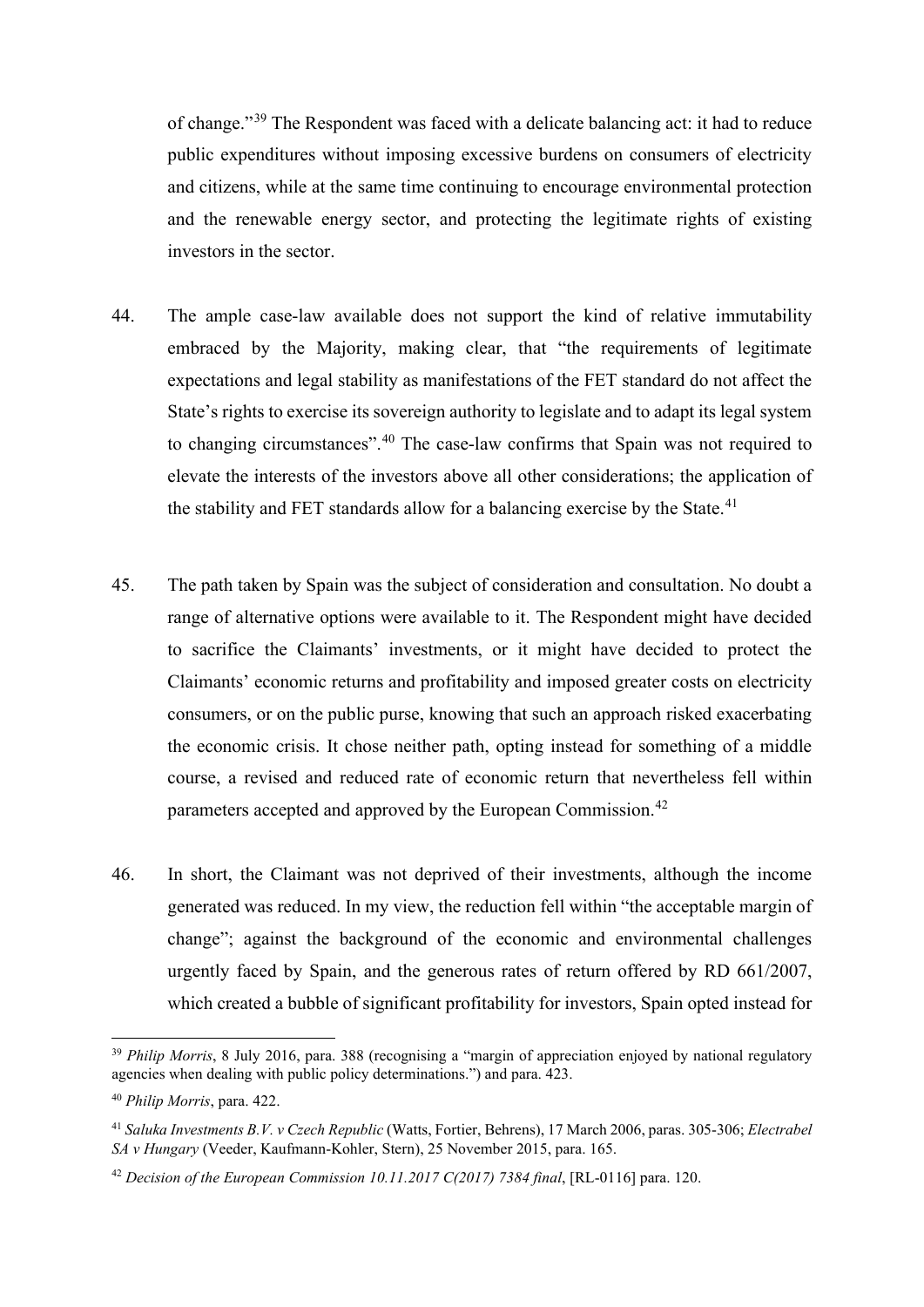a balanced approach. It did so supported by decisions of its own Supreme Court, some of which were known to the Claimant before it made its investment.

- 47. In the absence of evidence, the decision of the Majority will be seen as prioritising the interests of foreign investors over and above the interests of all other social actors. That it does so on the basis of a wholly concocted understanding of "reliance", and an evidentiary record that offers no evidence of the Claimant's actual expectation, or reliance upon such an expectation, is a matter of considerable concern. The Majority has treated the ECT rules on FET as being akin to a modest insurance mechanism, one that allows the Claimants to benefit from a regulatory framework that was widely seen to be generous in creating windfall profits in the face of an unprecedented economic crisis and historically low rates of interest.<sup>[43](#page-21-0)</sup>
- 48. The case-law confirms that in the absence of a specific promise or representation made by the State to the investor, "the latter may not rely on a bilateral investment treaty as a kind of insurance policy against the risk of any changes in the host State's legal and economic framework".[44](#page-21-1) The expectation of a relatively (or absolutely) immutable rate of return identified by the Majority is not supported by the evidence or the case-law. It is an approach that is neither legitimate nor reasonable,<sup>[45](#page-21-2)</sup> and will only serve to foster a greater distrust in the system of investor-state arbitration, one seen in many quarters as favouring the interests of lawyers and arbitrators, and banks and those working in the financial services sector, but not many others or the public good. It also has the unfortunate effect of setting in soft stone a regulatory framework that must necessarily be allowed to change in the face of technological changes that reduce reliance upon greenhouse gas emitting fossil fuels. In this way, I fear that the Majority's approach

<span id="page-21-0"></span><sup>43</sup> For effects of excessive tariffs, see for example: Mahalingam, A. & Reiner, D.M.: *Energy subsidies at times of economic crisis: A comparative study and scenario analysis of Italy and Spain, Energy Policy Research Group – Working Paper. 23 January 2016. retrieved at: https://www.eprg.group.cam.ac.uk/wp*[https://www.eprg.group.cam.ac.uk/wp](https://www.eprg.group.cam.ac.uk/wp-content/uploads/2016/02/1603-PDF.pdf)[content/uploads/2016/02/1603-PDF.pdf;](https://www.eprg.group.cam.ac.uk/wp-content/uploads/2016/02/1603-PDF.pdf) *New York Times – Spain's Solar Market Crash Offers a Cautionary Tale About Feed-In Tariffs,* 18 August 2009, retrieved at: [https://archive.nytimes.com/www.nytimes.com/gwire/2009/08/18/18greenwire-spains-solar-market-crash](https://archive.nytimes.com/www.nytimes.com/gwire/2009/08/18/18greenwire-spains-solar-market-crash-offers-a-cautionary-88308.html?pagewanted=1)[offers-a-cautionary-88308.html?pagewanted=1;](https://archive.nytimes.com/www.nytimes.com/gwire/2009/08/18/18greenwire-spains-solar-market-crash-offers-a-cautionary-88308.html?pagewanted=1) *Financial Times – Shadow Falls Across Spanish Solar Energy Industry,* 31 May 2010, retrieved at: [https://www.ft.com/content/275db4d0-6cdf-11df-91c8-00144feab49a.](https://www.ft.com/content/275db4d0-6cdf-11df-91c8-00144feab49a)

<span id="page-21-1"></span><sup>44</sup> *Philip Morris*, para. 423-424, citing to: *EDF (Services) Ltd v Romania* (Bernardini, Derains, Rovine), 8 October 2009, para. 219.

<span id="page-21-2"></span><sup>45</sup> *Philip Morris*, para. 424 (*Antaris*, Principle 10).